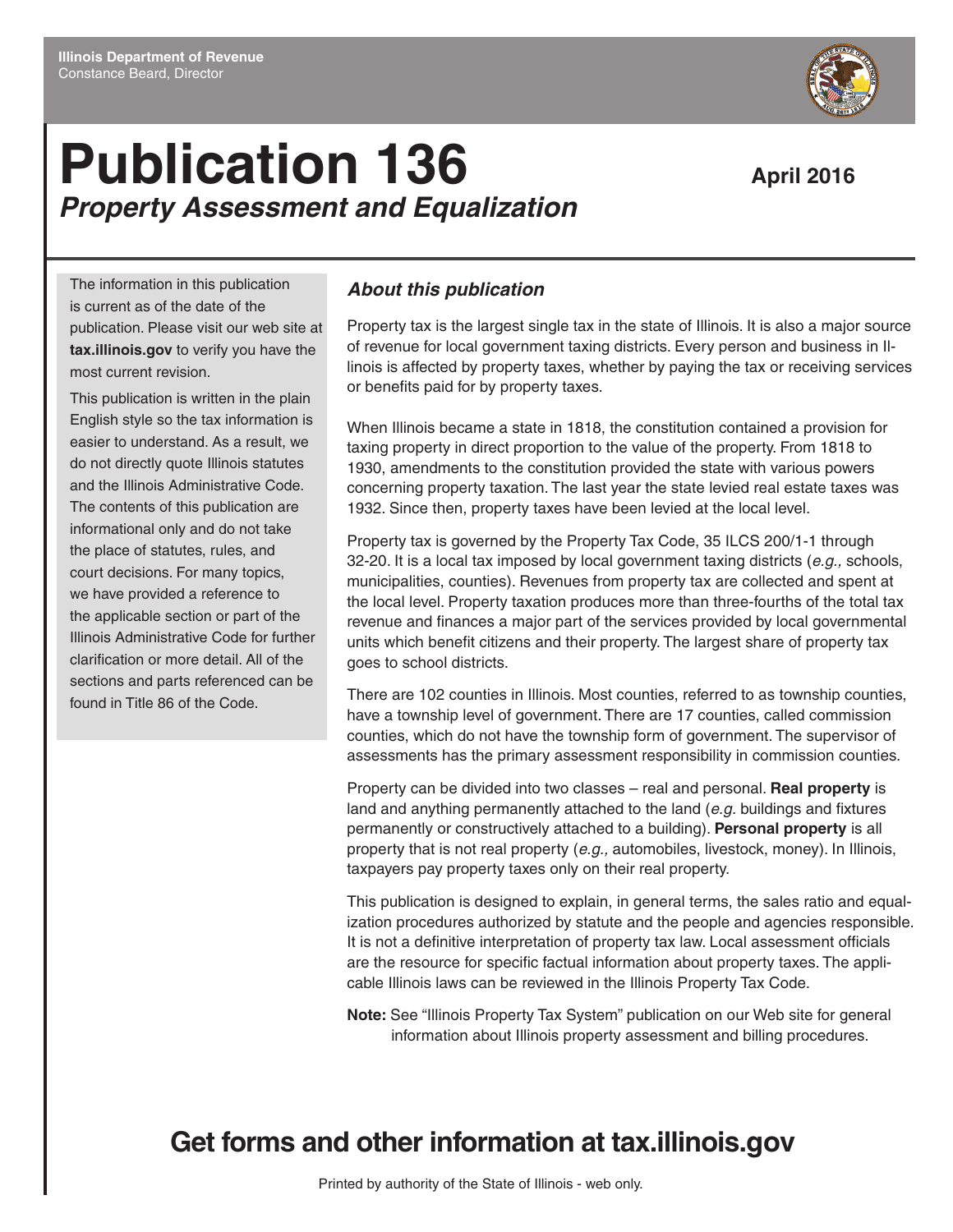## **Contents**

| <b>General Information</b> |  |
|----------------------------|--|
|                            |  |
|                            |  |
|                            |  |
| <b>Sales Ratio Studies</b> |  |
|                            |  |
|                            |  |
|                            |  |
|                            |  |
|                            |  |
|                            |  |
|                            |  |
|                            |  |
|                            |  |
|                            |  |
|                            |  |
|                            |  |
| <b>Assessment levels</b>   |  |
|                            |  |
|                            |  |
|                            |  |
|                            |  |
|                            |  |
| <b>Equalization</b>        |  |
|                            |  |
|                            |  |
|                            |  |
|                            |  |
|                            |  |
|                            |  |
|                            |  |
|                            |  |
|                            |  |
|                            |  |
|                            |  |
|                            |  |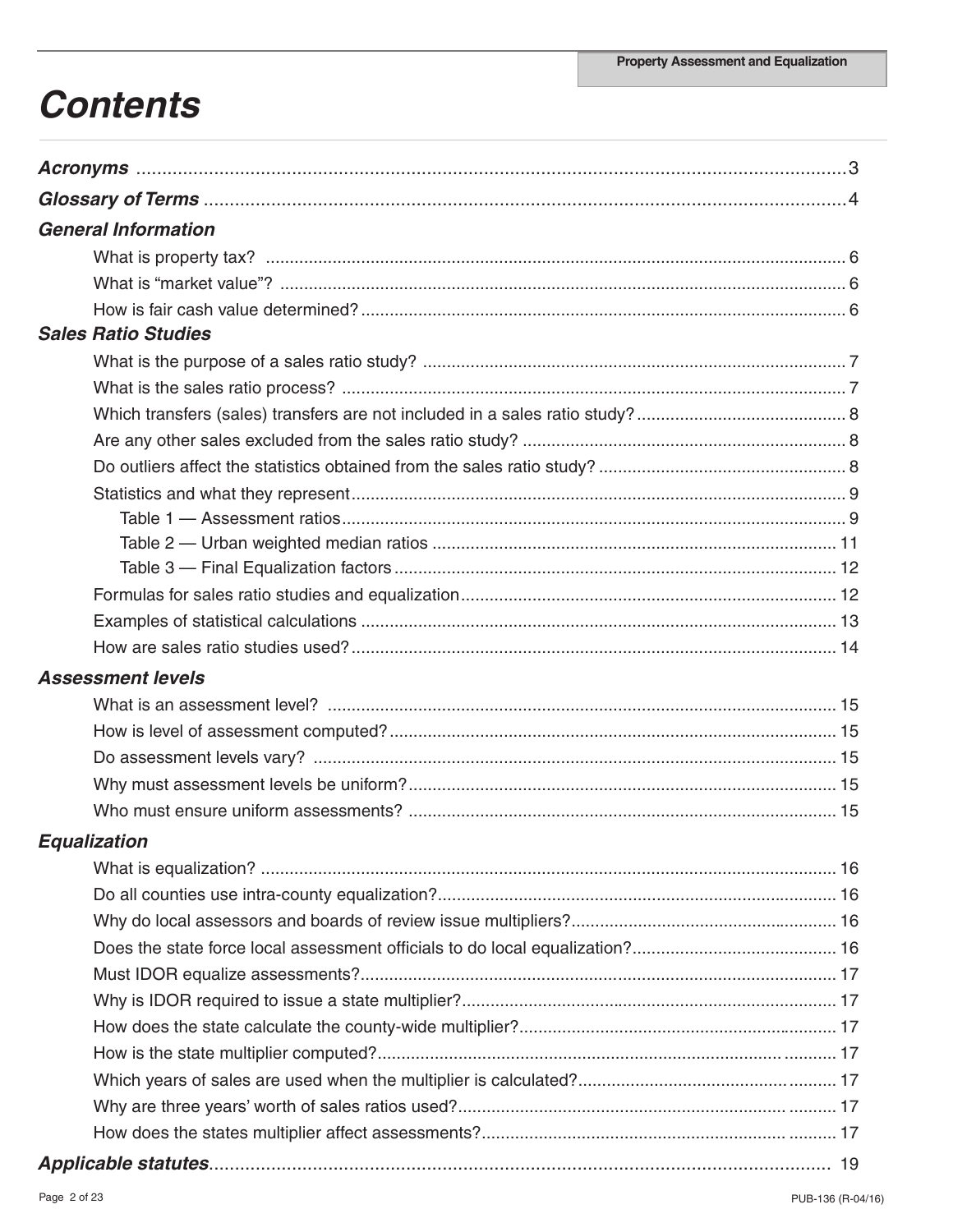## *Acronyms*

| <b>Board of Review</b>                  | <b>BOR</b>  |
|-----------------------------------------|-------------|
| <b>Chief County Assessment Officer</b>  | <b>CCAO</b> |
| Coefficient of concentration            | <b>COC</b>  |
| Coefficient of dispersion               | <b>COD</b>  |
| Equalized assessed value                | <b>EAV</b>  |
| Illinois Department of Revenue          | <b>IDOR</b> |
| Price-related differential              | <b>PRD</b>  |
| <b>Real Estate Transfer Declaration</b> | <b>RETD</b> |
| <b>State Property Tax Appeal Board</b>  | <b>PTAB</b> |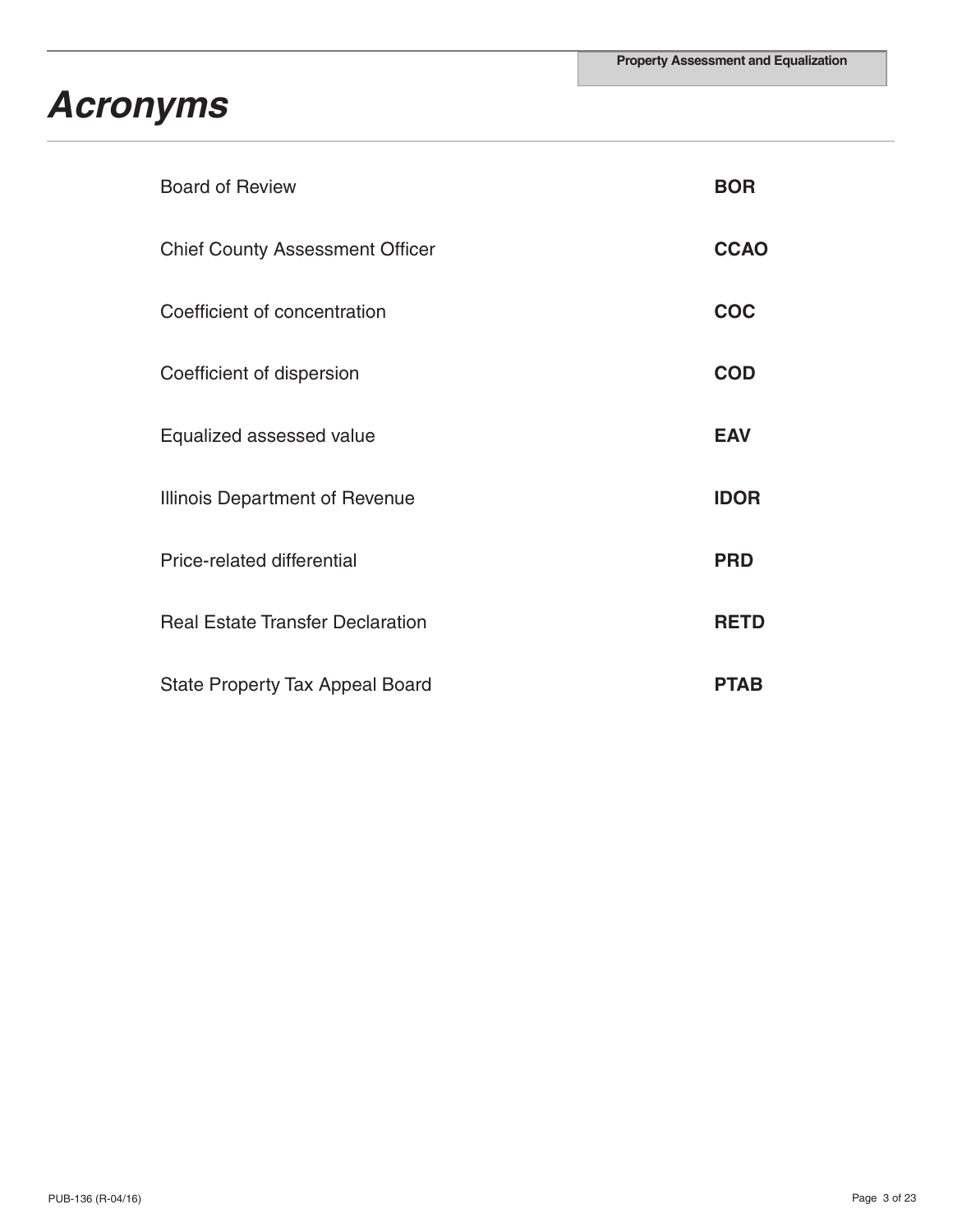# *Glossary of terms*

**Ad valorem** - According to value.

**Appraisal** - Opinion of value supported by evidence.

**Arm's length sale** - Sale between two parties, neither is related to or under abnormal pressure from the other.

**Assessed value -** Value placed upon property after multiplying its market value by the level of assessment.

**Assessment -** Official act of discovering, listing, appraising, and entering a value for property on the assessment rolls for ad valorem tax.

**Assessment level -** Percentage of full value at which property is being assessed. This may refer to the statutory level  $(33^{1/3})$  percent) or the actual level as inferred from a sales ratio study.

**Board of Review (BOR) -** Appeal agency in each county, consists of 3 members; commission counties - county commissioners; in other counties members are appointed by the county board, or are elected.

**Classification -** Practice of classifying various types of property according to use, and assigning different assessment levels to each class. Purpose is to tax various kinds of property at different effective tax rates though the nominal rate is the same.

**Coefficient of concentration (COC) -** Percentage of observations falling within 10 percent of the median level of assessments. A high COC indicates more uniformity.

**Coefficient of dispersion (COD) -** Statistical measure of variation of individual assessment ratios around the median level of assessments: Average error expressed as a percent (%); Indicator of assessment uniformity found by dividing the average deviation by the median.

**Effective tax rate -** Ratio of taxes billed to market value. Generally found by multiplying the level of assessment by the local current tax rate. Expressed as a percentage, applied to the full market value (if level of assessments

is 331/3 percent and the local rate is 6 percent; Effective Tax Rate = 2 percent; if market value \$90,000, tax = \$1,800).

**Equalization -** Application of a uniform percent increase or decrease to assessed values of various areas or classes of property to bring assessment levels, on the average, to a uniform level of market value.

**Equalization factor (multiplier) -** Factor applied to assessed valuation of each county that raises or lowers the level of assessments to the mandated level of 331/3 percent of market value (intra-county factors may be used by a county to bring all property to a uniform level. Factors are sometimes referred to as multipliers. Not applied to farm land, buildings and coal rights.

**Equalized assessed value (EAV)** - Assessed value multiplied by any applicable equalization factor; can form tax base from which tax rate is calculated; for farm acreage, farm buildings, and coal rights the final assessed value is the equalized value.

**Exemption -** Removal of property from the tax base; may be a partial (a homestead) or complete (church building used exclusively for religious use).

**Extension -** Process in which the county clerk determines the tax rate needed to raise the revenue (levy) certified by each taxing district. The actual dollar amount billed to property taxpayers in district.

**General assessment year -** Assessment year that occurs every 4 years in which all property assessments are reviewed, formerly known as quadrennial year.

**Level of assessments -** Ratio of assessed value to the sale price.

**Levy -** Money a taxing body certifies to be raised from the property tax to meet its operating expenses.

**Market value (full value) -** Most probable sale price of a property in terms of money in a competitive and open market, assuming that the buyer and seller are acting prudently and knowledgeably, allowing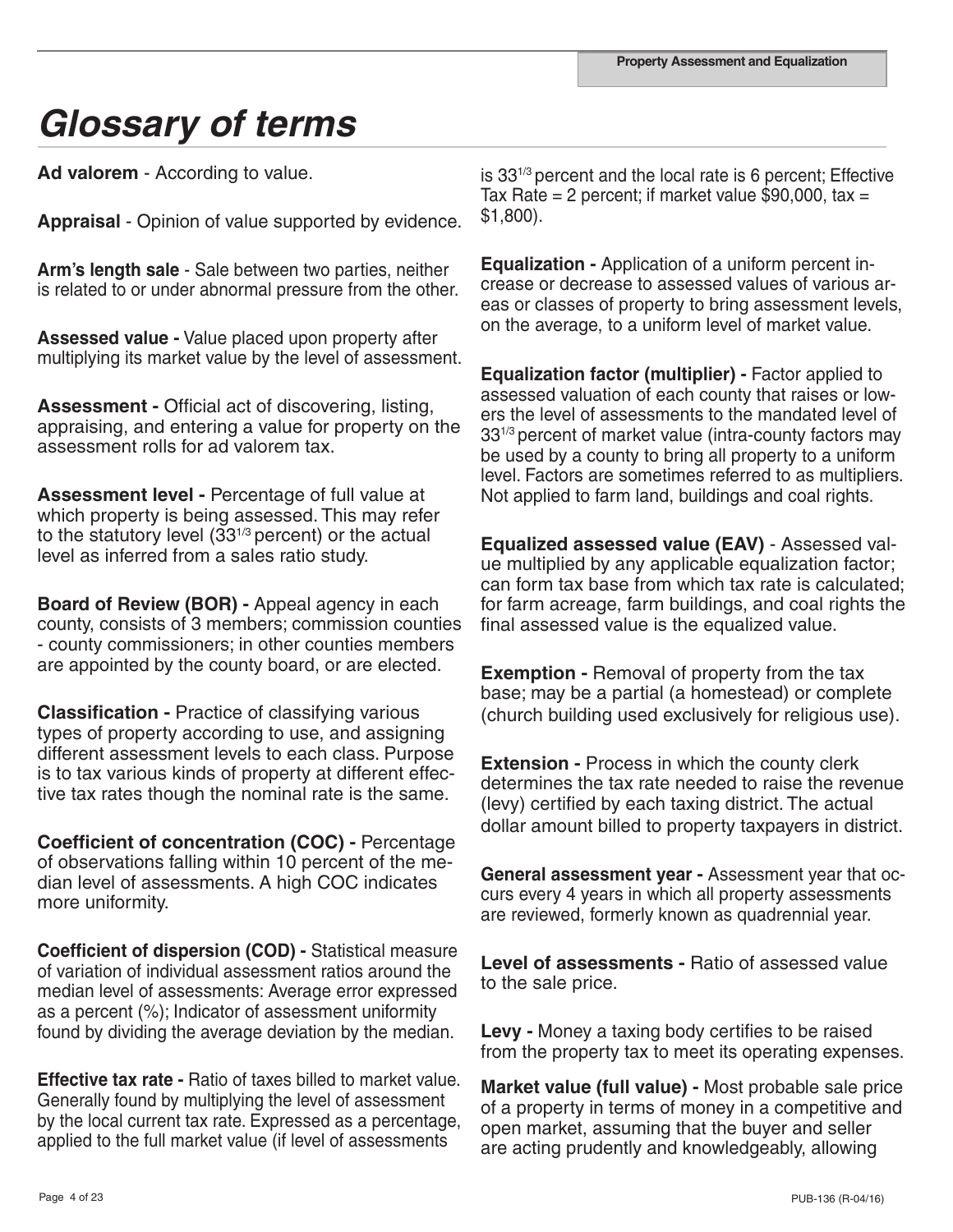# *Glossary of terms*

sufficient time for the sale, and assuming that the transaction is not affected by undue pressures.

**Mean -** An arithmetic average.

**Median -** Middle value of a group of numbers after they have been ranked.

**Mode -** Number that occurs most frequently in a set of numbers.

**Outlier - Observations that have unusual values,** that is, differ markedly from the median.

**Overlapping taxing districts -** Taxing districts that are located in more than one county.

**Price-related differential (PRD) -** Measures a pattern of inequity in assessments related to the value of property.

**Quartiles -** Values that divide a set of data into four equal parts (25%, 50%, 75%, 100%) when the data are arrayed in ascending order.

**Sales ratio study -** Analysis of the percentage relationship of assessed value (AV) to market value; ratio equals prior year assessed value (AV) divided by the current year sales price (SP) (Minimum of 25 useable sales/appraisals required).

**State Property Tax Appeal Board (PTAB) -** Highest state quasi-judicial body which hears appeals from taxpayers and taxing bodies on property tax assessment decisions by the county Board of Review.

**Tax base -** Composed of the equalized assessed value (EAV) of all locally assessed property, less all qualified exemptions, plus the value of any state assessed property.

**Tax rate -** Amount of tax due stated as a percentage of the tax base, derived by dividing the levy by the EAV. Some districts have a maximum statutory rate; the sum of the fund rates equals the total district rate. **Tax year -** Refers to the year of assessment.

**Taxing body -** Governmental organization that levies a property tax.

**Taxing district -** Territorial area under the taxing body's jurisdiction.

**331/3 % -** Means 331/3 percent of the actual value of real property as determined by IDOR's assessment/sales ratio studies for the 3 most recent years preceding the assessment year, adjusted to take into account the implementation of any changes in assessment levels since the data for such studies were calculated.

**Urban weighted method -** Non-farm values; used in determining a county's median level of assessment by dividing the county's total assessed value (AV) by the county's total estimate of full value (EFV); this is the preferred method of calculating a county multiplier.

**Useable sales/appraisals -** Those sales that reflect the definition of "market value"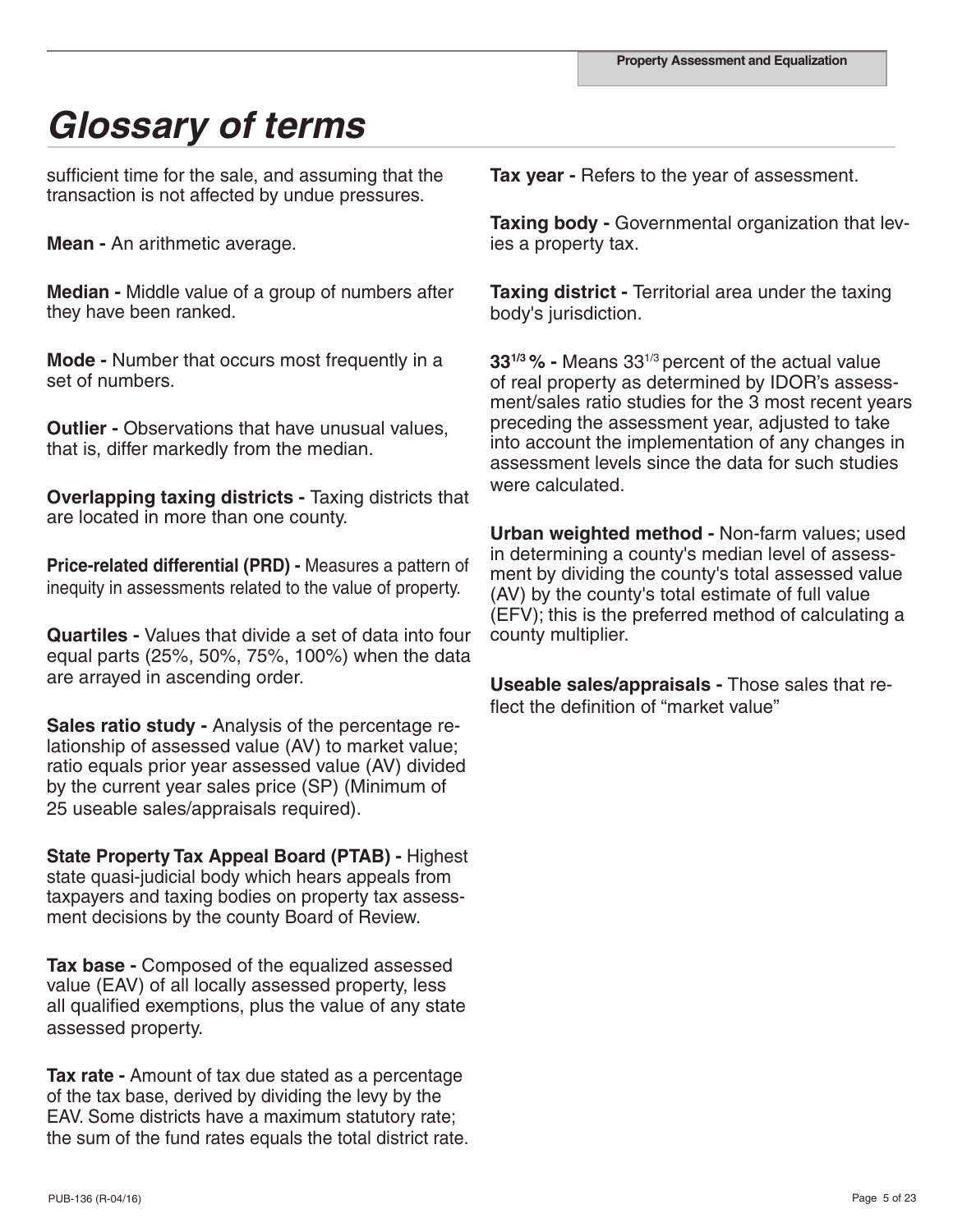## *General Information*

## *What is property tax?*

Property Tax is a tax based on the value of a property. For this reason it is often called an *ad valorem tax.* (*i.e.*, according to value). Property tax is a local tax imposed by local government taxing districts (*e.g.,* school districts, municipalities, counties) and administered by local officials (*e.g.,* township assessors, Chief County Assessment Officers (CCAOs), local Boards of Review (BORs), county collectors). Property taxes are also collected and spent at the local level. The state of Illinois does not have a state property tax.

## *What is "market value"?*

**"Market value"** is the most probable sale price (in terms of money) in a competitive, open market. This is under the assumption both buyer and seller are acting prudently and knowledgeably, and allowing sufficient time for the transaction which is not affected by undue pressures.

In Illinois, most real property must be assessed based on its market value. The Illinois Property Tax Code uses the term **"fair cash value"** to describe market value.

## *How is fair cash value determined?*

Fair cash value is determined by using one or more of the following methods:

- **Market data**: Comparison of similar, neighboring properties recently sold to the property being assessed.
- **Cost**: Calculation of the cost to reproduce (or rebuild) a property, subtracted by the depreciation (*e.g.,* wear and tear, age) amount, plus the land value.
- **Income**: The present worth of the income from an income-producing property is calculated by measuring the amount, quality, and duribility of the future net income the property can be expected to return to an investor.

Illinois law requires farmland to be reassessed each year and all other property must be viewed, inspected, and revalued every four years. The only exception is for Cook County, which has a three-year reassessment cycle. The general assessment date is January 1. This is also the date the assessment cycle begins for all real property which must be valued as to its condition at that time. Local assessment officials may revalue property at any time if its value is incorrect.

Once market value has been determined, assessors put a value on the property for the tax assessment books. This value should be 33<sup>1/3</sup> percent of the fair cash value. For example, if the fair cash value of a property is \$150,000, and the county level of assessments is at the statutory level of  $33^{1/3}$  percent, the assessed value of the property to be entered in the assessment books would be \$50,000.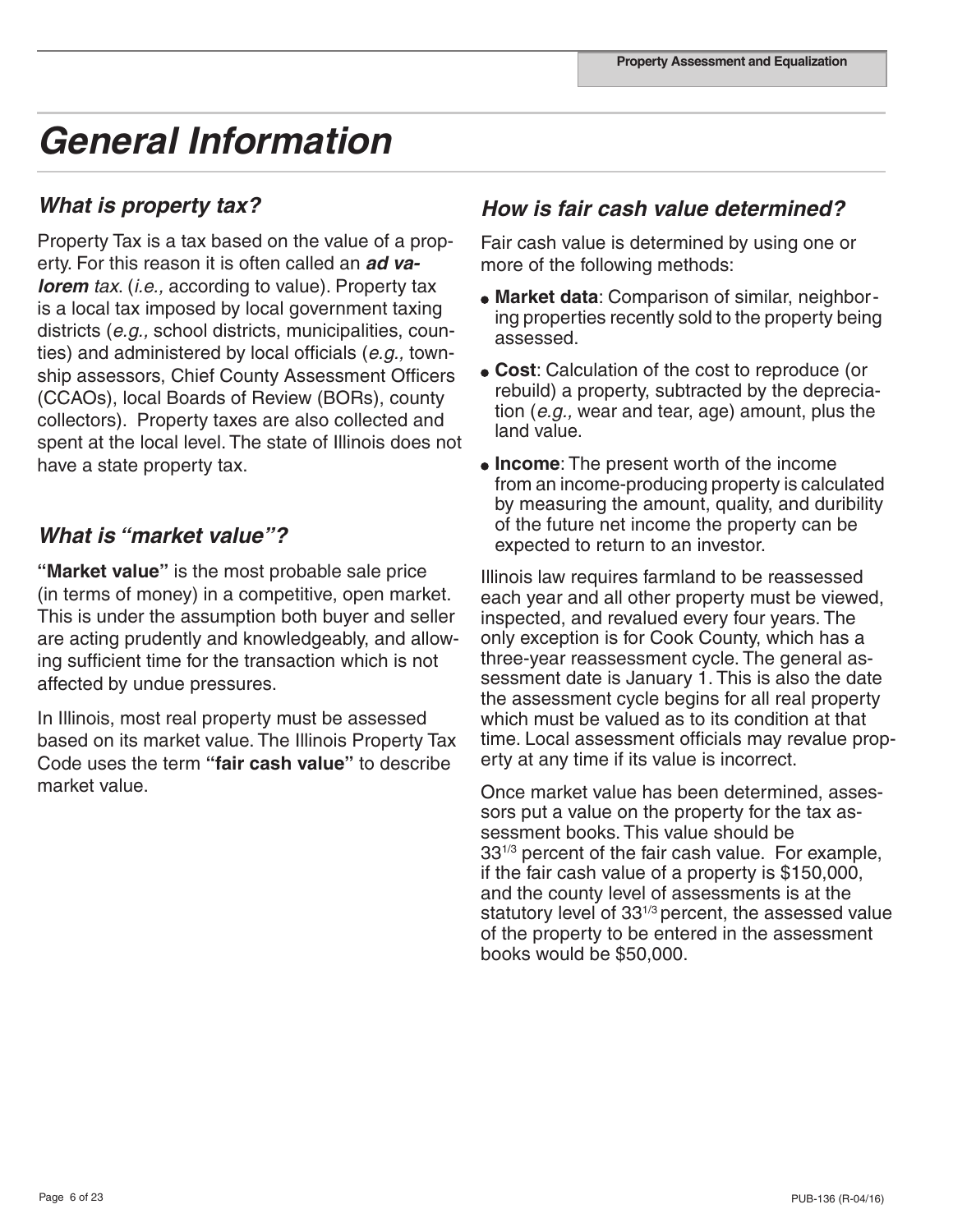## *Sales Ratio Studies*

A sales ratio study compares a property's assessed value as of January 1 in one year to its selling price in the following year. For example, the assessed value of property as of January 1, 2015, is compared to its selling price in 2016. The sales ratio is the prior year's assessed value (*e.g.,* 2015) divided by the current year's selling price (*e.g.,* 2016).

## *What is the purpose of a sales ratio study?*

The sales ratio study shows whether assessments within a given area actually average 33<sup>1/3</sup> percent of the market value. If the study results in something other than 331/3 percent, a blanket percentage change (increase or decrease), called an "equalization factor" or "multiplier", is applied to all non-farm property to bring the level of assessments to  $33^{1/3}$  percent.

In addition to its value in determining inter-county equalization factors, an assessment/sales ratio study is a useful tool for local assessing officials in their efforts to achieve assessment uniformity; Comparison of median assessment levels for townships or property categories within a county can reveal a lack of uniformity among categories or geographic areas within the county. This lack of uniformity can often be remedied by intra-county equalization, which may raise the average assessment level in some townships, areas, or categories and lower it in others, until all are at the average assessment level of the county.

In addition to supplying information about average assessment levels, the study can also provide knowledge of the degree of uniformity, or degree of divergence from the average, in the assessments of individual parcels within a district. The closeness of individual assessments to the average assessment level is just as important to a property owner as the level itself.

## *What is the sales ratio study process?*

**Step 1: County recorded RETDs are sent to IDOR.**  When property is sold in Illinois, a real estate transfer declaration (RETD) is completed. The RETD identifies the property sold, amount paid, and other information used to determine if a sale is a useable

(arm's-length) transaction. An arm's length transaction is a sale between two parties, neither of whom is related to or under abnormal pressure from the other. The assessed value as of January 1 from the year prior to the sale is also included. **Note:** Transfers of farmland are excluded because farmland assessments are not based on market value; instead, farmland is assessed based on its use value (ability to generate income from farming based on the soil's ability to produce a crop).

### **Step 2: IDOR reviews each real estate transfer declaration**

Identifies bona fide useable (arm's-length) sales occurring between willing sellers and buyers. Once identified, IDOR calculates the sales ratio for each useable transfer.

### **Step 3: Statistical measures are calculated**

Statistical measures, (median ratio, first and third quartiles, coefficient of dispersion (COD), *etc.*) are computed for urban or non-farm property in each geographic area with 25 or more useable (arm's-length) sales. For Cook County, statistical measures are computed for any class of property with 25 or more useable sales. For all other counties, IDOR calculates median assessment levels for both "improved" and "unimproved" urban property when there are 25 or more useable transfers in each category. Statistical information helps assessing officials identify systematic bias toward assessment levels on unimproved property.

### **Step 4: Median levels of assessment are adjusted**

Median levels of assessment from the sales ratio study are adjusted to reflect any significant assessment changes during the year of the study. By analyzing the county's assessment data,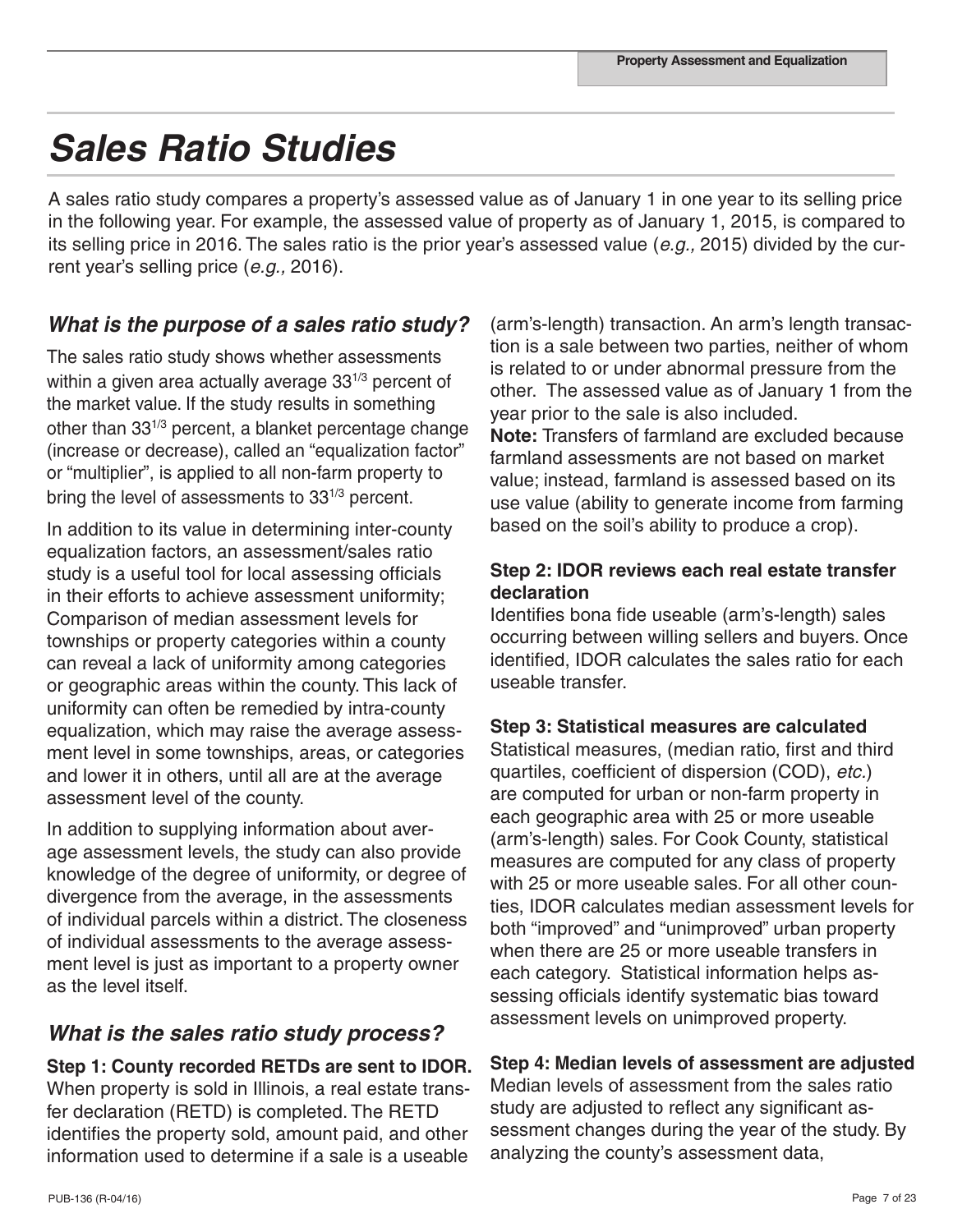township medians can be adjusted to reflect the extent of any reassessment during that period. Revised township levels are used to obtain an adjusted urban-weighted county average, forming the basis of IDOR's inter-county equalization process.

#### **Step 5: Adjust prior years' assessment levels**

Step 4 is for a single-year sales ratio study. If significant adjustments are made during the year of the study, medians for the two prior years are also adjusted. Finally, the average of the last three years' medians is calculated. The result is the basis on which the tentative and final multipliers will be certified.

See Exhibit A on Page 18 to determine which years are included when adjusting prior year assessment levels for equalization purposes.

## *Which transfers (sales) are not included in a sales ratio study?*

Some examples of transfers (sales) not included in the sales ratio study are

- Land and improvements classified as "farm"
- Between relatives
- Conveying less than full title
- To governmental units
- To/from a charitable organization
- To/from a lending institution
- Auction sales
- Transfers in which the assessed value and sales price are not comparable (*e.g.,* property formerly assessed as a "model home", parcel was split/divided, building destroyed or torn down)
- Deeds of convenience or to correct errors
- Deeds recording sales made in previous years
- Certain specific deed types

## *Are any other sales excluded from the sales ratio study?*

**Yes.** Outlier ratios are observations that have unusual values, that is, values that differ markedly from the median. For example, a property assessed at \$30,000 and selling for \$5,000 would very likely be an outlier ratio since the ratio of 600% (30,000  $\div$  5,000 x 100%) is so extreme. There are various explanations for outlier ratios:

- **Unusual market changes** Inflation or deflation in the regional economy, variation in the interest rates, population movements due to shifts in the labor market often cause rapidly rising or decreasing real estate prices. Under such conditions accurate property assessments become very difficult and may differ significantly from market price.
- **Non-market transactions** The most common is transactions involving related parties where the property sells for below its market price. Forced sales are also non market transactions.
- **Data errors** These are usually clerical errors, such as mismatching the assessment and the sale price.
- **Erroneous assessment or sale price information —** Incorrect sale price and/or assessment entries on the real estate transfer declarations.
- **Assessment errors —** Limited or total lack of access to a property, inaccuracies in measurements, or incomplete assessments.

## *Do outliers affect the statistics obtained from the sales ratio study?*

Some of the measures of uniformity are sensitive to the presence of outlier ratios; others are not. The COD, one of the most widely used measures of uniformity, may vary greatly when outlier ratios are present. By definition, the COD is a statistical measure of variation of individual assessment ratios around the median level of assessments (an average error expressed as a percentage). Eliminating these outlier ratios may lower the COD. The affect on the PRD is very minimal.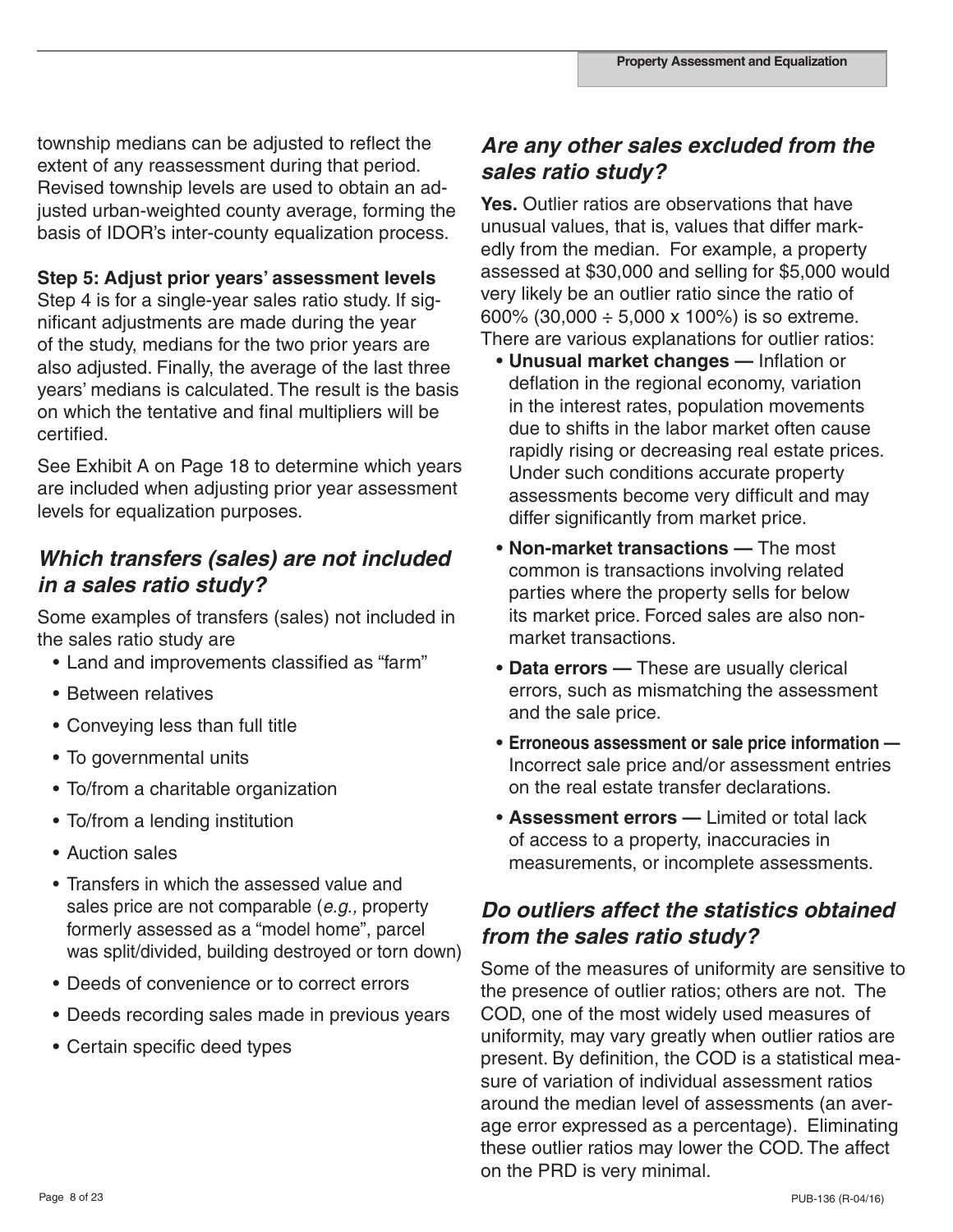## **Statistics and what they represent**

The COD is the most commonly used statistical measure of uniformity of assessments. The higher the COD, the greater the scattering of individual assessments around the county median level and the greater the degree of inequity in the sharing of the tax burden among property owners in a county.

To illustrate the practical effect of dispersion and inequity in assessments on a property with a \$40,000 market value, consider the following example:

Assume a county has a median level of 35.00 percent and a COD of 30.00 percent. A COD of this degree means the assessment levels of individual properties can be expected, on average, to deviate from the median level by 30.00 percent.

Thirty percent of the median is 10.50; therefore, 30.00 percent less than the median is 24.50 percent and 30.00 percent more is 45.50 percent. The assessed value of the property at 35.00 percent would be \$14,000 (\$40,000 x .35 = \$14,000); at 24.50 percent it would be \$9,800; and at 45.50 percent it could be \$18,200. Assuming a tax rate of \$6.80 per \$100 of assessed value, a taxpayer owning property with a market value of \$40,000 would pay a property tax bill of \$952 on an assessment of 35.00 percent (\$14,000 x 6.80  $\div$  100 = \$952); \$666 on an assessment of 24.50 percent; and \$1,238 on an assessment of 45.50 percent.

Below is a listing of the statistical tables the state maintains, followed by a detailed explanation of their contents.

- Table 1, Assessment Ratios
- Table 2, Urban Weighted Median Ratios
- Table 3, Final Equalization Factors

### **Table 1, Assessment Ratios**

Example of Table 1:

| <b>Assessment Ratios</b> |       |                                        |               |                   |                            |             |       |       |                     |               |                       |               |       |
|--------------------------|-------|----------------------------------------|---------------|-------------------|----------------------------|-------------|-------|-------|---------------------|---------------|-----------------------|---------------|-------|
|                          |       | <b>Coefficient of</b><br><b>Number</b> |               |                   |                            |             |       |       |                     | 86%           | <b>Coefficient of</b> |               |       |
| Geographic               |       | <b>Adjusted</b>                        |               | <b>Dispersion</b> | οf                         | Quartiles   |       | Ratio | <b>Differential</b> | Confidence    | Concentration         |               |       |
| Area                     |       | <b>Median</b>                          | <b>Median</b> | (COD)             | <b>Sales</b><br>2nd<br>1st |             | Range |       | (PRD)               | Interval      | (COC)                 |               |       |
| <b>County Name</b>       |       |                                        |               |                   |                            |             |       |       |                     |               |                       |               |       |
| <b>Total County</b>      | Urban | $\overline{\phantom{a}}$               | 28.42         | 18.68             | 727                        |             |       |       | 26.10 31.77         |               | 1.01                  | 27.89 - 28.92 | 43.19 |
| <b>Townships</b>         |       |                                        |               |                   |                            |             |       |       |                     |               |                       |               |       |
| <b>Township 1</b>        | Urban | 31.72                                  | 30.34         | 14.53             | 42                         | 25.45 33.91 |       | 25.40 | 1.01                | 26.70 - 31.73 | 40.48                 |               |       |
| Township 2               | Urban | 29.87                                  | 28.57         | 16.50             | 532                        | 25.44 31.53 |       | 64.19 | 1.00                | 27.93 - 29.00 | 46.80                 |               |       |
| All others               | Urban | 28.68                                  | 27.50         | 25.71             | 153                        | 23.26 32.68 |       | 66.72 | 1.03                | 26.36 - 29.14 | 33.99                 |               |       |

### **Description of Table 1 contents**

#### **• Column 1— Geographic Area (County, township, and multi-township)**

This column lists the geographic area to which the ratios apply. Separate township studies are reported if there were 25 or more usable sales in that township. All townships with less than 25 useable sales are grouped together and reported in the All Others category.

#### • **Column 2— Category**

The category shown is "urban," with the exception of Cook County. For Cook County, the major classes, as defined by the county ordinance, are shown. The Total county median shown in this table is an un-weighted median. When sufficient usable sales were available, the urban sales were further separated into "unimproved" and "improved" subcategories. In order for the subcategories to be presented, there must have been more than 25 useable sales contained in both "unimproved" and "improved". For this purpose, "unimproved" property is defined as a property without a building.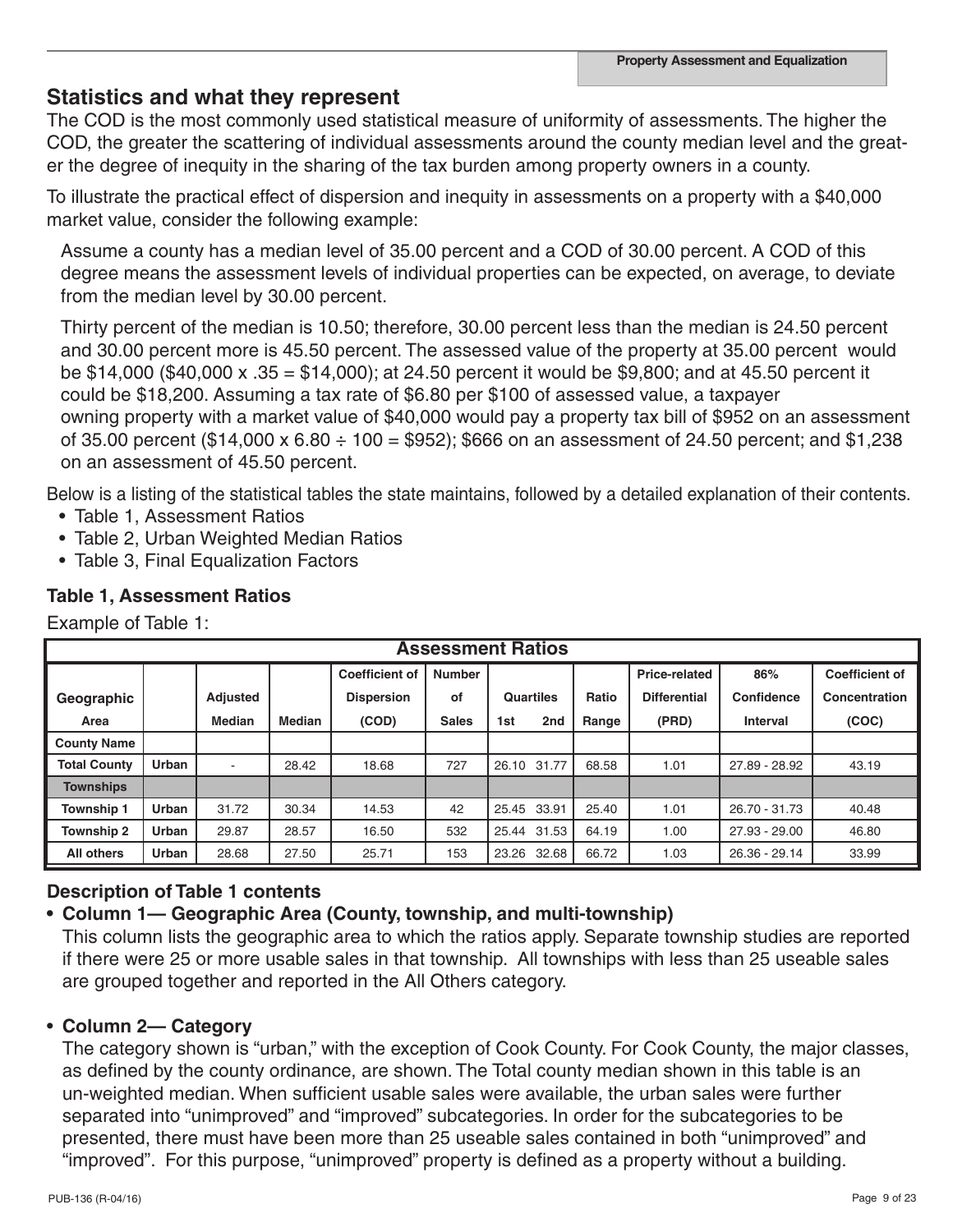#### **• Column 3— Adjusted median**

The ratio study was conducted using the current year selling price and the prior year assessed value. For example, in the 2015 tables, the 2014 assessments were compared to the 2015 selling price. The ratios are then adjusted according to the percentage changes in assessments made in 2015 by any township or multi-township assessor, CCAO, or BOR. If there was a reassessment in 2015, the adjusted median becomes the level of assessment for that township in 2015. If there were no significant assessment changes in 2015, the median in Column 4 is the 2015 level of assessment.

#### **• Column 4— Median**

The median is the best measure of the average assessment level for a category and a geographic area since it is not unduly sensitive to extreme ratios (as can be the case with mathematical average or mean). The median is the exact midpoint of all individual assessment ratios for a given property and area category. The median is found by ranking the individual assessment ratios in ascending or descending order and counting downward until the middle value is reached. If an even number of ratios is found, the two middle ratios are averaged to calculate the median.

#### **• Column 5— Coefficient of dispersion (COD)**

This statistic provides a measure of the variation of individual assessment ratios around the median. The median indicates the average assessment level but does not provide information about how closely the individual ratios are grouped around it. If the individual ratios are clustered closely around the median, the COD will be low, which implies the assessments are relatively uniform. How ever, if the individual ratios vary widely from the median, the COD will be high, which indicates that the property was not uniformly assessed and the property tax burden was not fairly distributed among taxpayers in that particular area.

Statistically, the COD expresses the average absolute deviation of the individual ratios from the median ratio as a percentage of that median.

The average absolute deviation from the median is the sum of the differences between each individual ratio and the median ratio (disregarding whether the difference is positive or negative) divided by the total number of ratios.

#### **• Column 6 — Number of sales**

The number shown is the number of "usable" or "arms length" transactions that were included in the study. This figure represents the total number of property transfers used in the analysis.

#### **• Columns 7 and 8 — Quartiles**

Just as the median is the ratio that divides the ranking of all individual assessment ratios into two equal parts, quartiles are ratios that divide the ranking into four equal parts. These measures define the distribution in greater detail and indicate any skewness.

#### **• Column 9— Ratio range**

The range is the difference between the highest and lowest ratios in a given geographic area or category. This measure indicates the absolute variation in the distribution.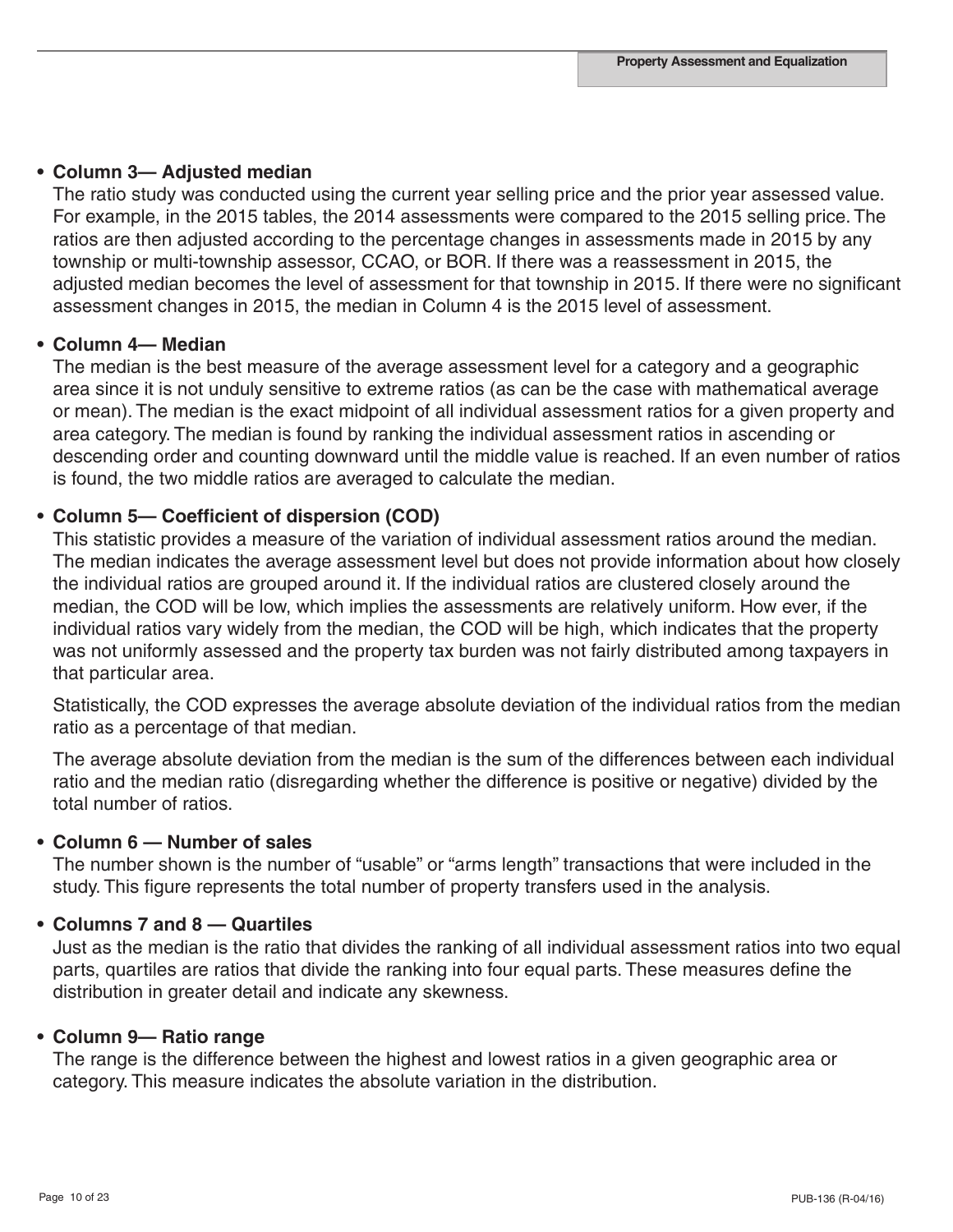#### • **Column 10— Price-related differential (PRD)**

In addition to the COD, the intra-area price-related differential can be used as an indicator of assessment uniformity. While the COD measures the general scattering of individual ratios around the median ratio, the intra-area price-related differential measures a pattern of inequity in assessments that has a correlation with the value of the property.

If there is a tendency for the higher-valued properties to exhibit lower assessment ratios than lowervalued properties, the price-related differential will be greater than 1.03. If, on the other hand, highervalued properties have higher assessment ratios than lower-valued properties, the price-related differential will be less than .98. Differentials greater than 1.03 or less than .98 are both indicative of an inequity in assessment.

The mean assessment ratio is the sum of all ratios divided by the number of ratios. The sales-based average ratio is computed by adding all assessed values and sale prices and then dividing the first sum by the second. The intra-area price-related differential, like the COD, is an indicator of a specific type of inequity. It cannot be used to calculate factors that will correct an inequity, nor will it indicate if a particular parcel of property has been assessed fairly. However, it will help locate the source of the inequity so a program can be formulated to correct the inequity.

#### **• Column 11 — 95% confidence level**

The range in which one can predict with 95 percent confidence the true median assessment level. As the interval widens, the measure of central tendency is less reliable.

#### **• Column 12 — Coefficient of concentration (COC)**

The coefficient of concentration (COC) is a measure of uniformity that measures the percentage of ratios that fall within a given percentage of the median. The percentage from the median used in IDOR's calculations is 10. If 50 percent of the ratios fall within 10 percent (plus or minus) of the median, the COC is 50. A higher COC is an indicator of better assessment equity.

#### **Table 2, Urban Weighted Median Ratios**

Urban-weighted assessment levels are calculated using township aggregate assessment totals in conjunction with the median levels. This process ensures that each township's median level of assessment has an impact on the countywide figure in proportion to the relative market value of its property.

The urban-weighted assessment level is used in the computation of the state equalization factor. Before that factor is calculated, an adjustment is made to the ratio to account for any significant changes in assessments made by local assessing officials since the data was collected.

The steps in the weighting procedure are shown below. The aggregate assessed values for each category or area are obtained from the abstract of assessments, submitted by the county clerk after final action by the board of review, but prior to state equalization. To prevent bias, any parcels (non-farm only) having assessments greater than \$999,999 are not included in the weighting process. The remaining assessed values are divided by the corresponding median ratio to obtain an estimated full market value of real estate for each category or area. The assessed values are added to a county urban total and then divided by the sum of the estimated full values. The result is an urban-weighted median that represents the best estimate of the average assessment level for urban property in the county.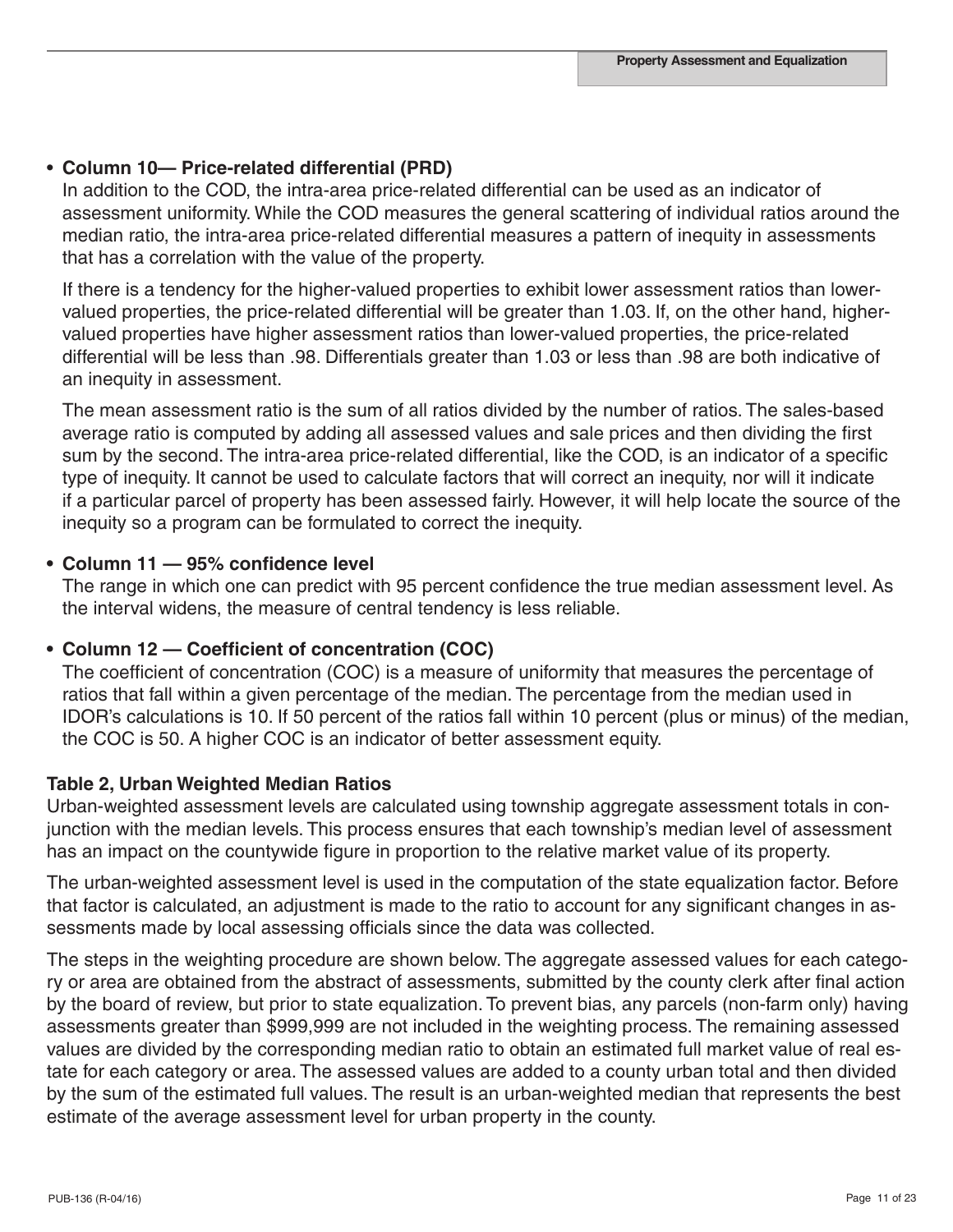### **Steps in the weighting procedure (Amounts reported in thousands)**

| <b>Area</b>               | <b>Assessed value</b> | <b>Median ratio</b>                           | <b>Estimated full value</b> |
|---------------------------|-----------------------|-----------------------------------------------|-----------------------------|
| Urban township 1          | \$1,648               | 25.00%                                        | \$6,592                     |
| Urban township 2          | 10,450                | 31.62%                                        | 33,049                      |
| All other urban townships | 3,105                 | 28.75%                                        | 10,800                      |
| Urban total               | \$15,203              |                                               | \$50,441                    |
| Urban weighted ratio:     |                       | $$15,203 \div $50,441 \times 100\% = 30.14\%$ |                             |

#### **Table 3, Final Equalization Factors**

Example of Table 3:

| <b>Table 3, 2015 Final Equalization Factors</b> |       |       |       |                          |                                                           |                                         |  |  |  |  |
|-------------------------------------------------|-------|-------|-------|--------------------------|-----------------------------------------------------------|-----------------------------------------|--|--|--|--|
| <b>County</b>                                   | 2012  | 2013  | 2014  | 3-year<br><b>Average</b> | <b>2015 Final</b><br><b>Equalization</b><br><b>Factor</b> | <b>Equalized</b><br>Assessment<br>Level |  |  |  |  |
| County A                                        | 34.47 | 33.67 | 31.90 | 33.35                    | 1.0000                                                    | 33.33                                   |  |  |  |  |
| County B                                        | 32.03 | 31.26 | 32.15 | 31.81                    | 1.0478                                                    | 33.33                                   |  |  |  |  |
| County C                                        | 32.58 | 37.49 | 33.16 | 34.41                    | 0.9686                                                    | 33.33                                   |  |  |  |  |

IDOR is required to provide an equalization factor for each county that will equalize the level of assessment at the statutory level of 33<sup>1/3</sup> percent of the fair cash value. The level of assessment to be equalized is the mean, or average, of the urban-weighted medians of the three years immediately preceding the assessment year, after adjustment for assessment changes through the current assessment year.

The urban-weighted levels of assessment for the three years involved in the calculation of the equalization factor are shown in Columns 2 through 4. These levels have been adjusted for assessment changes, including those made by any board of review for the current assessment year. Column 5 indicates the mean of the urban-weighted medians for the three years. Column 6 shows the final equalization factor and Column 7 shows the equalized level of assessment.

#### **Formulas for Sales Ratio Studies and Equalization**

| <b>Sales Ratio</b>                                                          | = Prior year assessed value $\div$ current year sale price X 100%                                                                |
|-----------------------------------------------------------------------------|----------------------------------------------------------------------------------------------------------------------------------|
|                                                                             | <b>Coefficient of Dispersion (COD)</b> = Average deviation $\div$ median X 100%                                                  |
|                                                                             | <b>Coefficient of Concentration (COC)</b> = No. of sales ratios within 10% of the median $\div$ total no. of sales ratios X 100% |
| <b>Price-Related Differential (PRD)</b><br><b>Sales-Based Average Ratio</b> | $=$ Sum of assessed values $\div$ sum of sales price X 100%                                                                      |
| <b>Mean Assessment Ratio</b>                                                | $=$ Sum of the sales ratios $\div$ number of ratios                                                                              |
| <b>Price-Related Differential</b>                                           | $=$ Mean assessment ratio $\div$ sales-based average ratio                                                                       |
| <b>Equalization Factor</b>                                                  | = Desired level (33.33%) $\div$ prior 3-year average median level                                                                |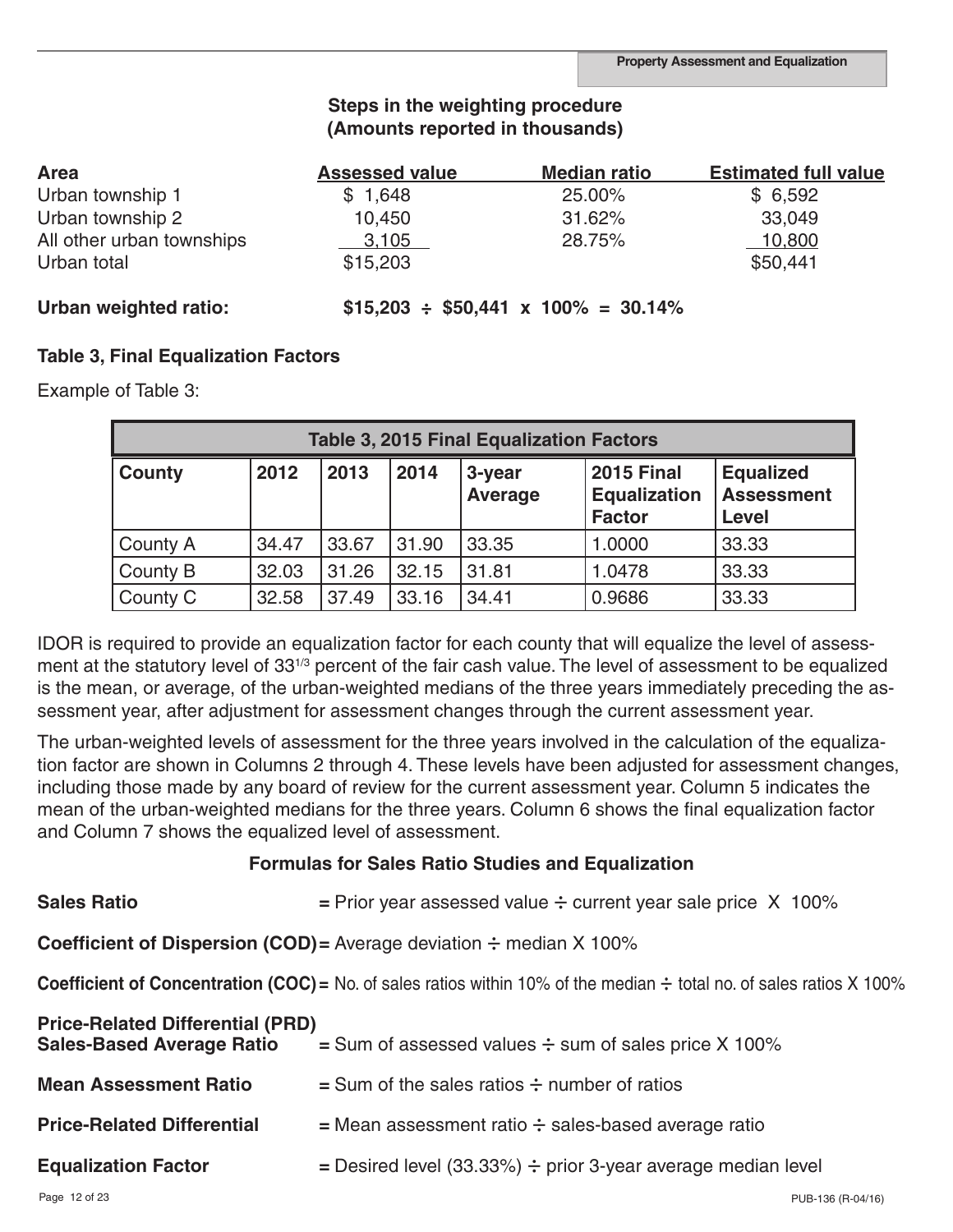## **Examples of Statistical Calculations**

|                                    | <b>Assessment</b>                                                                             |                     | Sale price                                           |     |                            | <b>Sales ratio</b>     |     | <b>Absolute</b><br>deviation from<br>the median |
|------------------------------------|-----------------------------------------------------------------------------------------------|---------------------|------------------------------------------------------|-----|----------------------------|------------------------|-----|-------------------------------------------------|
|                                    | \$9,000                                                                                       | ÷                   | \$45,000                                             | =   |                            | 20%                    | 15  |                                                 |
|                                    | 6,000                                                                                         |                     | 30,000                                               |     |                            | 20%                    | 15  |                                                 |
|                                    | 9,000                                                                                         |                     | 30,000                                               |     |                            | 30%                    | 5   |                                                 |
|                                    | 7,500                                                                                         |                     | 25,000                                               |     |                            | 30%                    | 5   |                                                 |
|                                    | 7,000                                                                                         |                     | 20,000                                               |     |                            | 35%                    | 0   |                                                 |
|                                    | 7,000                                                                                         |                     | 20,000                                               |     |                            | 35%                    | 0   |                                                 |
|                                    | 6,000                                                                                         |                     | 15,000                                               |     |                            | 40%                    | 5   |                                                 |
|                                    | 4,500                                                                                         |                     | 10,000                                               |     |                            | 45%                    | 10  |                                                 |
|                                    | 7,500                                                                                         |                     | 15,000                                               |     |                            | 50%                    | 15  |                                                 |
|                                    | 5,000                                                                                         |                     | 10,000                                               |     |                            | 50%                    | 35  |                                                 |
| <b>Total</b>                       | \$68,500                                                                                      |                     | \$220,000                                            |     |                            | 355%                   | 85  |                                                 |
|                                    |                                                                                               |                     | <b>Calculations</b><br>(derived from above data)     |     |                            |                        |     |                                                 |
|                                    | <b>Number of transfers:</b>                                                                   |                     | 10                                                   |     |                            |                        |     |                                                 |
|                                    | <b>Median:</b>                                                                                | $\frac{35+35}{2}$ = | 35%                                                  |     |                            |                        |     |                                                 |
|                                    | <b>First Quartile:</b>                                                                        |                     | 30%                                                  |     |                            | <b>Third Quartile:</b> | 45% |                                                 |
|                                    | <b>Lowest ratio:</b>                                                                          |                     | 20%                                                  |     |                            | <b>Highest ratio:</b>  | 50% |                                                 |
|                                    | Range: $(50\% - 20\%) =$                                                                      |                     | 30%                                                  |     |                            |                        |     |                                                 |
|                                    |                                                                                               |                     | <b>Coefficient of Dispersion (COD)</b>               |     |                            |                        |     |                                                 |
|                                    | Sum of absolute deviations from the median:                                                   |                     |                                                      |     |                            | 85                     |     |                                                 |
| Average absolute deviation:        |                                                                                               |                     |                                                      |     | $85 \div 10 = 8.5$         |                        |     |                                                 |
| COD:                               | <b>Average absolute deviation</b><br><b>Median</b>                                            |                     |                                                      |     | $= 8.5 \div 35\% = 24.3\%$ |                        |     |                                                 |
|                                    |                                                                                               |                     | <b>Price-related Differential (PRD)</b>              |     |                            |                        |     |                                                 |
| <b>Mean assessment ratio:</b>      |                                                                                               |                     | <b>Sum of ratios</b><br><b>Number of ratios</b>      |     | 355%<br>10                 |                        |     | 35.5%                                           |
| Sales-based average ratio:         |                                                                                               |                     | <b>Sum of Assessments</b><br>Sum of sales prices     | $=$ | 68,500<br>220,000          | x 100%                 |     | $= 31.1\%$                                      |
| <b>Price-related differential:</b> |                                                                                               |                     | Mean assessment ratio =<br>Sales-based average ratio |     | 35.5%<br>31.1%             |                        |     | $= 1.14$                                        |
|                                    |                                                                                               |                     | <b>Coefficient of Concentration (COC)</b>            |     |                            |                        |     |                                                 |
|                                    |                                                                                               |                     | (derived from distribution of sales ration data)     |     |                            |                        |     |                                                 |
| Median:                            | Department's concentration percentage:                                                        |                     | 35<br>10%                                            |     |                            |                        |     |                                                 |
|                                    |                                                                                               |                     |                                                      |     | $35 x$ . $90 = 31.50$      |                        |     |                                                 |
|                                    |                                                                                               |                     |                                                      |     | $35 \times 1.10 = 38.50$   |                        |     |                                                 |
|                                    | Only 2 of the 10 ratios are in the range of 31.50 to 38.50; therefore, the COC is 20 percent. |                     |                                                      |     |                            |                        |     |                                                 |

## **Distribution of sales ratios**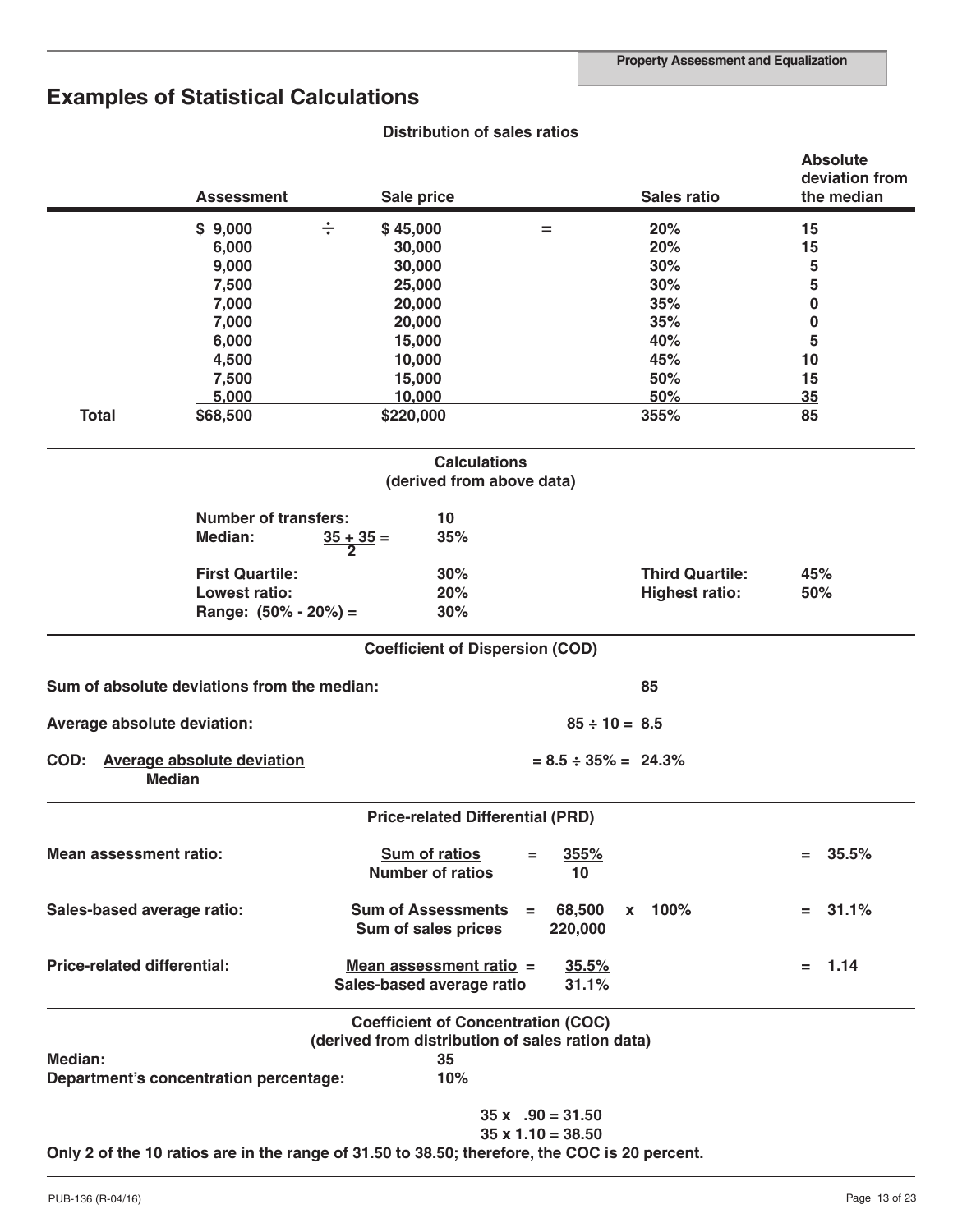#### *How are sales ratio studies used?*

Sales ratio studies are used for a number of purposes.

#### **Computation of multipliers** —

Determing both county and township multipliers used in equalizing the level of assessments among counties (inter-county) and within the county (intra-county). Examples of intra-county multipliers include township, neighborhood, and class (residential, commercial, industrial, *etc.*) multipliers.

#### **Review and appeal of assessments** —

Provides a measure of the average assessment level for a given geographic area or category of property against which assessments of individual parcels may be judged in determining the degree of over or under statement, if any.

## **Diagnostic tool to evaluate local assessment practices** —<br>Local assessing officials are required to use the

sales ratio study to evaluate their assessment policies and make assessment changes to sales and non-sales so the final assessments are at the uniform percentage of value.

#### **Determine the assessor bonus** —

To qualify for the assessor bonus award, the average median levels of assessments of the prior  $\overline{3}$  years must be between  $31^{1/3}$  percent and 35<sup>1/3</sup> percent and the COD must be below the appropriate COD as determined by the county's population.

#### **Reimbursement to a county of a portion of S/A salary** —

To qualify for the reimbursement to the county, the average median levels of assessments of the<br>prior 3 years must be between 31<sup>1/3</sup> percent and 351/3 percent.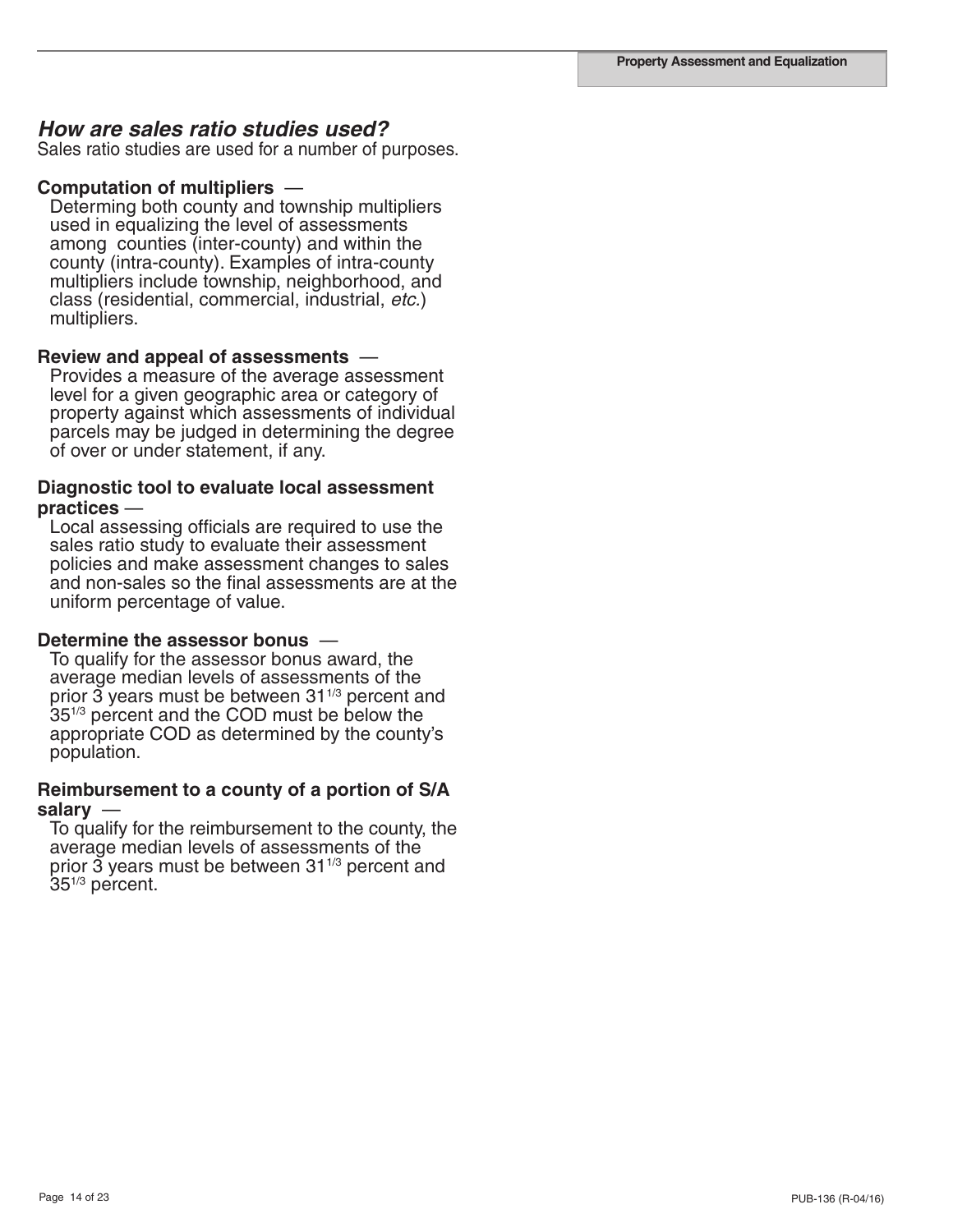## *Assessment Levels*

#### *What is an "assessment level"?*

The percentage of fair cash value a property is assessed is the "assessment level". Illinois law requires the assessed value of non-farm property equal  $33^{1/3}$ percent of its fair cash value except for in Cook County.

#### *How is level of assessment computed?*

The level of assessments is computed by using the following steps to calculate a "sales ratio study" for each county in the state. You must know the total assessed values and total fair cash values of property in the county. Total assessed values for each township are reported to IDOR on the counties' tentative and final abstracts. Estimating the total market value (Estimate of Full Value) is necessary and computed by dividing the total assessed value for the township by the median level of assessments (as a decimal number). If a township had at least 25 usable sales, IDOR will calculate a median level of assessment. If not, the remaining sales are placed in an "All Others" category from which a median is calculated. Once both median levels have been determined, a county median is calculated to determine the county's state equalization factor.

**Urban (non-farm) weighted assessment levels** are calculated by the township's aggregate assessment totals in conjunction with the township's median levels. This ensures each township's median level of assessment has an impact on the county's median level of assessment in proportion to the relative market value of its property.

**Urban weighted assessment levels** are used in the state equalization factor after any adjustments to ratio(s), after considering any significant changes in assessments by local assessing officials since the data had been compiled. To avoid bias, parcels (nonfarm only) with assessments greater than \$999,999 are deducted before the weighting process. The remaining assessment values are divided by the corresponding median ratio to obtain an estimated fair cash value of property for each category or area. The assessed values are added to provide a county urban total assessed value. The sum of all estimated fair cash values provide a county urban total estimated full value. The total assessed value is divided by the total estimated fair cash value for the county's median level of assessment for the year. This urban weighted median represents the best estimate of the average assessment level for non-farm property in the county.

#### *Do assessment levels vary?*

Yes. Assessment levels may vary from the statutory 331/3 percent within or between assessment jurisdictions within a county, and between counties. These occur for many reasons including the large number of local assessing officials with different value opinions, and the inherent difficulties of the assessment process (*e.g.,* pressure to keep assessments low, lack of time and resources, ministerial errors, outdated valuations, changes in economic conditions).

### *Why must assessment levels be uniform?*

Assessment levels must be uniform to ensure

- equal distribution of the tax burden among taxpayers;
- that tax rate and bonded indebtedness limitations are applied equally to local government taxing bodies; and,
- fair distribution of state grants-in-aid for education, highways, and public assistance. Assessed valuation is a component in the formulas used to calculate these distributions.

The following examples help clarify why uniform assessment levels provide equal distribution of the tax burden among taxpayers.

**Example 1:** Assessment level not uniform within assessment jurisdiction. Two homes with identical market values of \$150,000.

In valuing each property, the assessor estimates:

House #1's value =  $$144,000$ House #2's value = \$162,000

Level of assessments of 33<sup>1/3</sup> percent applied to each valuation:

#1 assessed at \$48,000 (32% of fair cash value) #2 assessed at \$54,000 (36% of fair cash value)

*The owner of House #2 will have a higher tax bill although the true value is identical to House #1.*

**Example 2:** Assessment level not uniform within the county. Two townships (A and B) within the same county and school district.

A assessed at average level of 20% of full value B assessed at average level of 40% of full value

*Taxpayers in the township assessed at the higher level would, on average, pay twice as much in school taxes as taxpayers of similar properties in the other township.*

### *Who must ensure uniform assessments?*

PUB-136 (R-04/16) Page 15 of 23 Both local assessment officials (township assessors, CCAOs, and county BOR) and IDOR are responsible for ensuring property assessments are uniform.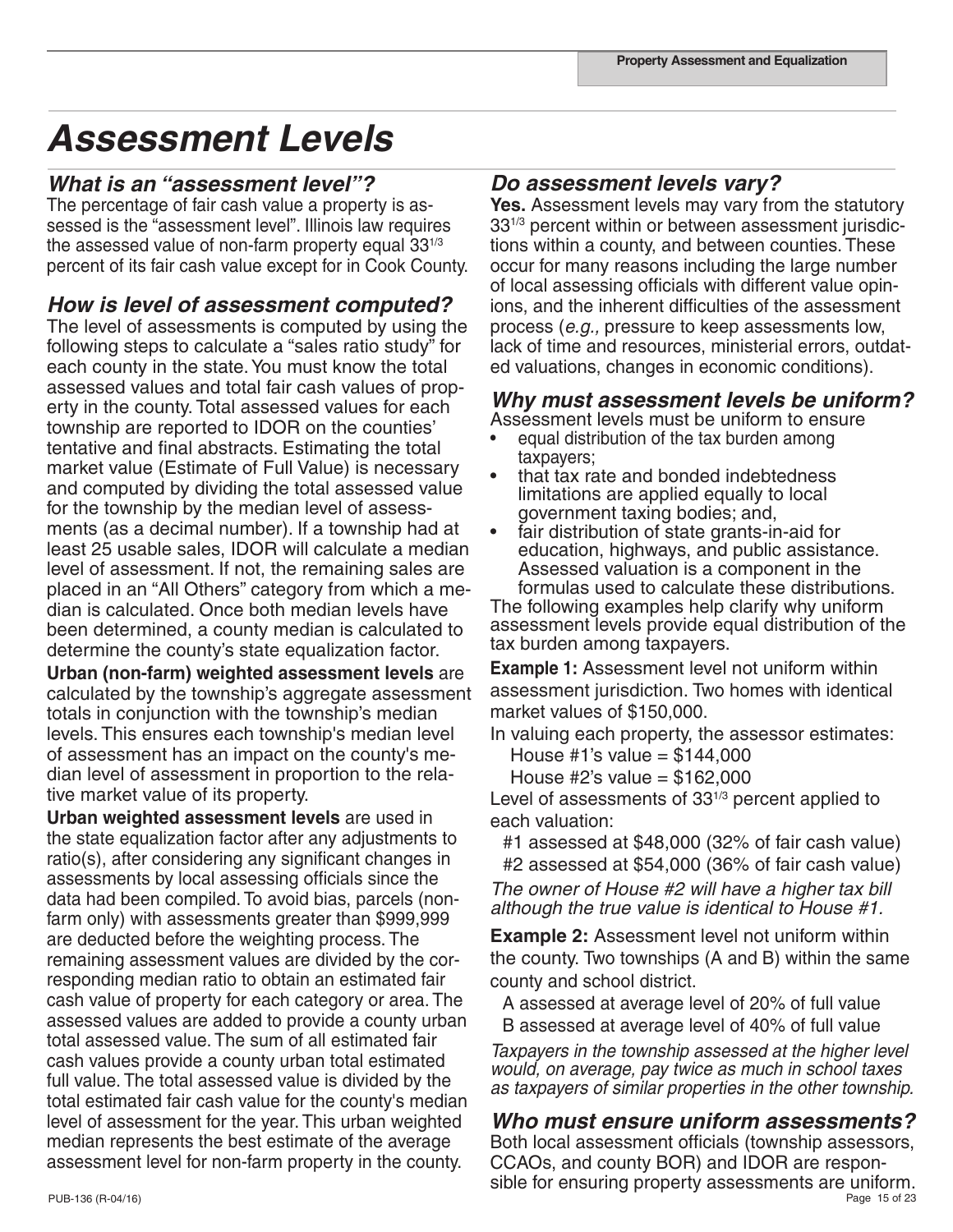## *Equalization*

### *What is equalization?*

Equalization is the application of a uniform percentage increase or decrease to assessed values of various areas or classes of property to bring assessment levels, on average, to a uniform level of the market value (331/3 percent). Both local assessment officials and IDOR are responsible for equalizing assessment levels.

#### **Two types of equalization:**

**Intra-county:** Multipliers issued within the county to equalize the level of assessments within that county. *"Intra-county equalization"* is the work done by local assessment officials.

**Inter-county:** State-issued county multiplier used to carry out the statutory responsibility of equalizing the level of assessments among counties.

*"Inter-county equalization"* is the work done by IDOR. Equalization factors will not correct assessment inequities between properties within an area or class. If the average three-year level of assessment for a county is

- less than 331/3 percent, IDOR will certify an equalization factor (multiplier) greater than 1.0000.
- greater than 331/3 percent, IDOR will certify an equalization factor (multiplier) less than 1.0000

This is to bring the counties assessments levels, on average, to a uniform level of market value.

Inter-county equalization of assessments is necessary to • maintain the statutory assessment level through-

- out the state,
- provide a uniform basis for the distribution of state aid to schools and other state grant-in-aid programs,
- allow for an equitable distribution of the tax burden in districts that lie in more than on county, and
- provide a comparable base of r the applications of tax rate and bonded indebtedness limitations for units of local government

Equalization of assessment levels within counties, intra-county equalization, is necessary to achieve equitable distribution of the tax burden, prior to IDOR's inter-county equalization. Local assessing officials are responsible for using the assessment/ sales ratio study to evaluate their assessment policies and to make any changes needed to ensure that final assessments of all properties within their jurisdictions reflect a uniform percentage of value.

## *Do all counties use intra-county equalization?*

Page 16 of 23 PUB-136 (R-04/16) assessors, chief county assessment officers, and **No.** Every county but Cook County possesses this intra-county equalization authority. Township

county boards of review use equalization within the county only (intra-county equalization). Local assessment officials may equalize assessments within the county by class, area, and/or by township in order to ensure that the median level of assessments is at 331/3 percent of market value (fair cash value).

### *Why do local assessors and boards of review issue multipliers?*

Local jurisdictions must focus on valuing all property (uniformly and equitably), assuring all assessed values represent current market values. The assessment/sales ratio study becomes a tool of the county to evaluate assessment policies and make assessment changes when warranted. Ideally, the final assessments of all properties in the jurisdictions are then at a uniform percentage of value to provide an equitable distribution of the property tax burden.

## **Does the state force local assessment officials to do local equalization?**

**No;** but the Property Tax Code states that they act as the equalizing authority. Factors may be used to raise or lower assessment levels based on the county's independent monitoring of property transfers, based on results of the sales ratio study performed by IDOR, or based on the tentative multiplier certification.

For example, a township assessor who monitors sales within a particular development may note that the sales prices are increasing and will apply a factor to ensure that the development is assessed at the statutory level. Chief County Assessment Officers and County Boards of Review may notice similar trends. Factors can be applied based on a geographic area (*e.g.,* neighborhood, township), property characteristics (*e.g.,* lakefront lots, lots near a golf course), or type of property (*e.g.,* residential, commercial). Similarly, if IDOR's sales ratio study and tentative multiplier calculations indicate that a particular township is under-assessed, then local assessment officials have two options: correct the assessment level for the particular township (to raise assessments to  $33^{1/3}$ ) percent) or do nothing and apply the state multiplier to all properties. If the second option is chosen, the result is that properties already assessed at  $33^{1/3}$  percent will be assessed at a higher percentage. IDOR's role is to ensure that the county-wide assessment level, on average, is 331/3 percent.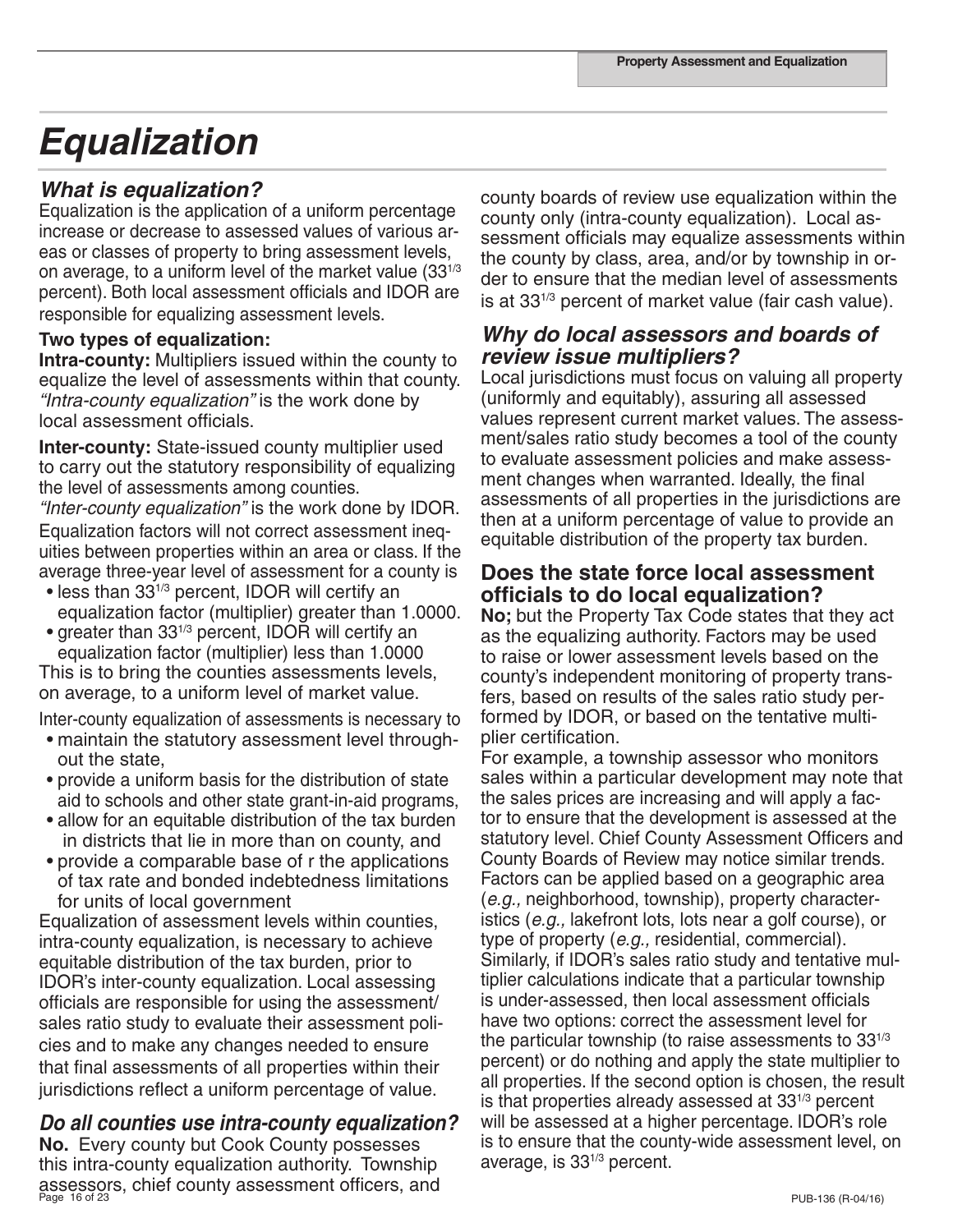## *Must IDOR equalize assessments?*

**Yes.** IDOR is required by law to provide for each county an equalization factor which will equalize the level of assessments at the statutory level of 331/3 percent of fair market value. The level of assessments to be equalized is the mean, or average, of the urban-weighted medians of the three years immediately before the assessment year, after adjustments for assessment changes through the assessment year.

### *Why is IDOR required to issue a state multiplier?*

The purpose of the state multiplier is to equalize assessments between counties (inter-county equalization). Inter-county equalization eliminates certain tax burden inequities among taxpayers who live within the boundaries of taxing districts that overlap two or more counties. It is not, however, a substitute for proper intra-county equalization by local officials. IDOR's emphasis is slightly different from local concerns. The state's concern is developing inter-county equalization and does not focus on inconsistencies that may exist among individual properties.

### *How does the state calculate the countywide multiplier?*

As explained on Page 7, IDOR uses information from the Real Estate Transfer Declarations (RETD's) to develop sales ratio studies. Assessed values from the Tentative Abstract are used to compute the tentative multiplier and assessed values from the Final Abstract are used to compute the final multiplier. If the average three-year level of assessments for a county **is less than** 331/3 percent, IDOR will certify an equalization factor (multiplier) greater than 1.0000 to bring the counties assessments levels, on average, to a uniform level of market value. If the average three-year level of assessments **is greater than** 331/3 percent, IDOR will certify an equalization factor less than 1.0000 to bring the counties assessments levels, on average, to a uniform level of market value.

### *How is the state multiplier computed?*

PUB-136 (R-04/16) Page 17 of 23 The preferred method is to divide the county's total assessed value reported to IDOR by the county's total estimated full value (based on the assessment levels from the sales ratio study). Only non-farm values are used.

## *Which years of sales are used when the multiplier is calculated?*

Sales from the three years immediately before the year for which the multiplier is calculated are used. For example, the 2015 multiplier is based on the sales ratio studies from sales in 2012, 2013, and 2014. Because the sales ratio study compares the prior year assessed value to the current year selling price, any reassessment work by the township assessor, CCAO, and BOR in subsequent years is also used when the multiplier is calculated. In essence, the ratios are adjusted so that "credit" is given when property is reassessed or local equalization factors are applied.

### *Why are three years' worth of sales ratios used?*

Using sales ratios from three years provides some predictability when the market is fluctuating. It prevents extreme changes from happening in one year. When the market is rising rapidly, the effect is to "smooth" out the increases and owners are not forced to pay a dramatic increase in a single year. The same is true when the market decreases. This helps taxing districts with determining their budgets and how much must be raised from property taxes.

### *How does the state multiplier affect assessments?*

The county clerk must multiply the assessed value of each parcel of non-farm property, as corrected and equalized by local assessment officers or the county BOR, by the state certified Multiplier. Example based on a \$90,000 home:

**County A - Multiplier is 1.0000** 

Home assessed at \$30,000 with an EAV of \$30,000  $($30,000 \times 1.0000 = $30,000)$ 

### **County B - Multiplier is 2.0000**

Home assessed at \$15,000 with an EAV of \$30,000.  $($15,000 \times 2.0000 = $30,000)$ 

Equalization has eliminated the effects of the original underassessment in County B by the use of the equalization factor (multiplier). This new value is called the "equalized assessed value." By law, the equalization factor (multiplier) is not applied to farm acreage, farm buildings, or coal rights, which are assessed using alternate assessment methods specified in Illinois law.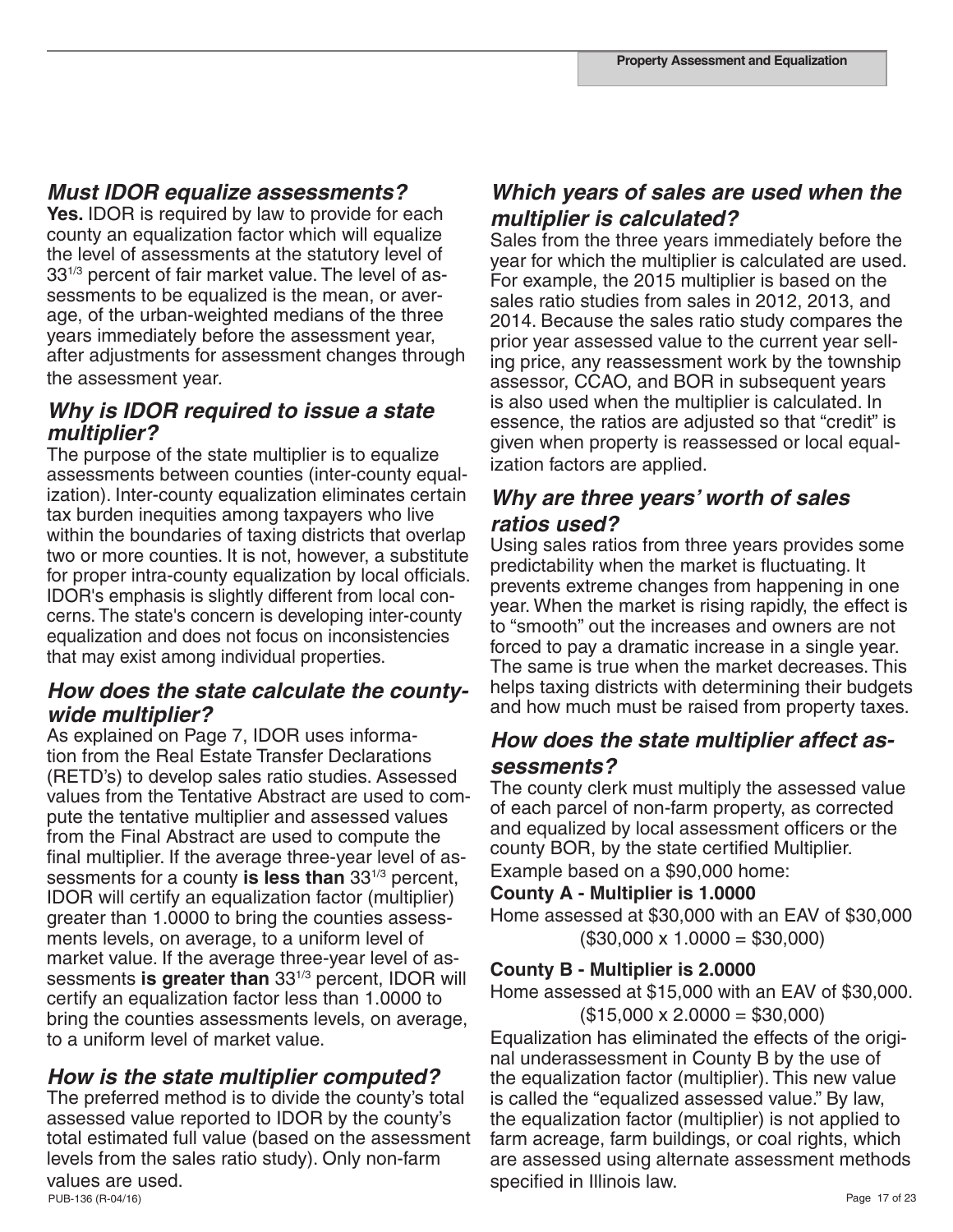| Adjusted 2009                               |                   | Adjusted 2010                    |            | Raw Ratios (from<br>2011 study)   |     | 2012 multiplier                    |     |                                    |     |                                    |
|---------------------------------------------|-------------------|----------------------------------|------------|-----------------------------------|-----|------------------------------------|-----|------------------------------------|-----|------------------------------------|
| Assessor (2012<br>$\ddot{}$<br>adjustments) | $\ddot{}$         | Assessor (2012 +<br>adjustments) |            | Assessor (2012<br>adjustments)    |     |                                    |     |                                    |     |                                    |
| BOR (2012)<br>adjustments)                  | $\qquad \qquad +$ | BOR (2012 +<br>adjustments)      |            | BOR (2012)<br>adjustments)        |     |                                    |     |                                    |     |                                    |
| Adjusted 2009<br>=                          | $=$               | Adjusted 2010                    | $\equiv$   | Adjusted 2011                     | $=$ | $3$ YEARS = 3<br><b>YEAR RATIO</b> |     |                                    |     |                                    |
|                                             |                   | Adjusted 2010                    |            | Adjusted 2011                     |     | Raw Ratios (from<br>2012 study)    |     | 2013 multiplier                    |     |                                    |
|                                             | $\ddot{}$         | Assessor (2013 +<br>adjustments) |            | Assessor (2013 +<br>adjustments)  |     | Assessor (2013<br>adjustments)     |     |                                    |     |                                    |
|                                             | $\ddot{}$         | BOR (2013 +<br>adjustments)      |            | BOR (2013 +<br>adjustments)       |     | <b>BOR (2013)</b><br>adjustments)  |     |                                    |     |                                    |
|                                             |                   | Adjusted 2010                    | $\equiv$   | Adjusted 2011                     | $=$ | Adjusted 2012                      | $=$ | $3$ YEARS = 3<br><b>YEAR RATIO</b> |     |                                    |
|                                             |                   |                                  |            | Adjusted 2011                     |     | Ajusted 2012                       |     | Raw Ratios (from<br>2013 study)    |     | 2014 multiplier                    |
|                                             |                   |                                  | $\ddot{}$  | Assessor (2014<br>adjustments)    | $+$ | Assessor (2014<br>adjustments)     | $+$ | Assessor (2014<br>adjustments)     |     |                                    |
|                                             |                   |                                  | $\hbox{ }$ | <b>BOR (2014)</b><br>adjustments) | $+$ | BOR (2014)<br>adjustments          | $+$ | <b>BOR (2014)</b><br>adjustments   |     |                                    |
|                                             |                   |                                  |            | Adjusted 2011                     |     | Adjusted 2012                      |     | Adjusted 2013                      | $=$ | $3$ YEARS = 3<br><b>YEAR RATIO</b> |
|                                             |                   |                                  |            |                                   |     |                                    |     |                                    |     |                                    |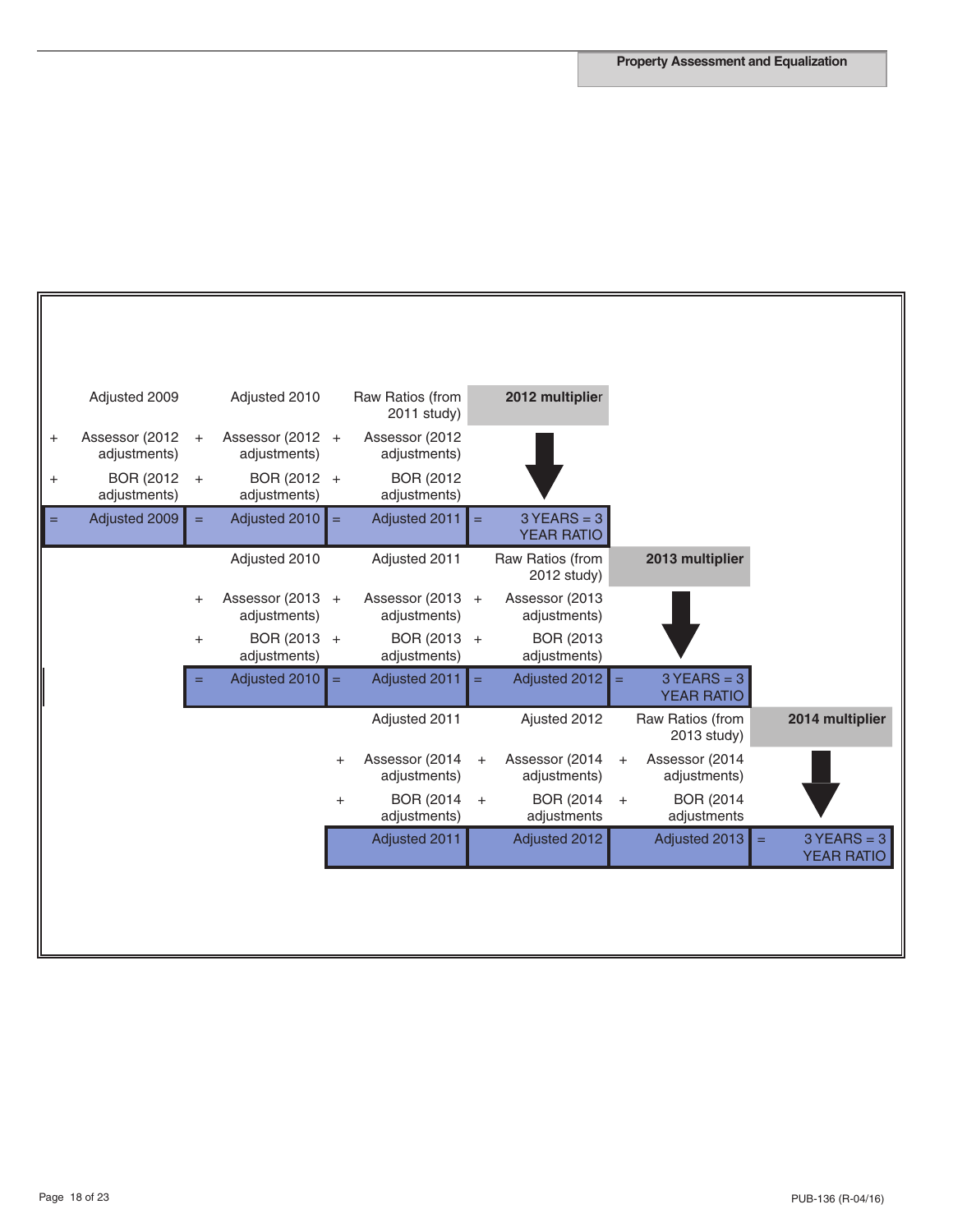# Applicable Statutes<br>360 additional hours of successfully completed courses approved by

#### *Property Tax Code*

(35 ILCS 200/1-1)

**Sec. 1-1.** Short title. This Act may be cited as the Property Tax Code. (Source: P.A. 88 455.)

#### *Defines "fair cash value"*

(35 ILCS 200/1-50)

**Sec. 1-50.** Fair cash value. The amount for which a property can be sold in the due course of business and trade, not under duress, between a willing buyer and a willing seller. (Source: P.A. 88 455.)

#### *Defines "331/3 percent"*

#### (35 ILCS 200/1-55)

**Sec. 1-55.** 33 1/3%. One third of the fair cash value of property, as determined by the Department's sales ratio studies for the 3 most recent years preceding the assessment year, adjusted to take into account any changes in assessment levels implemented since the data for the studies were collected.

(Source: P.A. 86 1481; 87-877; 88-455.)

#### *Defines "property"*

#### (35 ILCS 200/1-130)

Sec. 1-130. Property; real property; real estate; land; tract; lot. The land itself, with all things contained therein, and also all buildings, structures and improvements, and other permanent fixtures thereon, including all oil, gas, coal, and other minerals in the land and the right to remove oil, gas and other minerals, excluding coal, from the land, and all rights and privileges belonging or pertaining thereto, except where otherwise specified by this Code. Not included therein are low-income housing tax credits authorized by Section 42 of the Internal Revenue Code, 26 U.S.C. 42.(Source: P.A. 91 502, eff. 8 13 99.)

#### *Supervisor of Assessments*

(35 ILCS 200/Art. 3 heading) Article 3. County Assessment Officials

#### **Sec. 3-5.**

Supervisor of assessments. In counties with less than 3,000,000 inhabitants and in which no county assessor has been elected under Section 3-45, there shall be a county supervisor of assessments, either appointed as provided in this Section, or elected.

 In counties with less than 3,000,000 inhabitants and not having an elected county assessor or an elected supervisor of assessments, the office of supervisor of assessments shall be filled by appointment by the presiding officer of the county board with the advice and consent of the county board.

 To be eligible for appointment or to be eligible to file nomination papers or participate as a candidate in any primary or general election for, or be elected to, the office of supervisor of assessments, or to enter upon the duties of the office, a person must possess one of the following qualifications as certified by the individual to the county clerk:

 (1) A Certified Illinois Assessing Official certificate from the Illinois Property Assessment Institute, plus the additional training required for additional compensation under Section 4-10.

 (2) A Certified Assessment Evaluator certificate from the International Association of Assessing Officers.

 (3) A Member of the Appraisal Institute (MAI), Residential Member (RM), Senior Real Estate Analyst (SREA), Senior Real Property Analyst (SRPA) or Senior Residential Analyst (SRA) certificate from the Appraisal Institute or its predecessor organizations.

 (4) If the person has served as a supervisor of assessments for 12 years or more, a Certified Illinois Assessing Official certificate from the Illinois Property Assessment Institute with a minimum of

the Department if at least 180 of the course hours required a written examination.

 In addition, a person must have had at least 2 years' experience in the field of property sales, assessments, finance or appraisals and must have passed an examination conducted by the Department to determine his or her competence to hold the office. The examination may be conducted by the Department at a convenient location in the county or region. Notice of the time and place shall be given by publication in a newspaper of general circulation in the counties, at least one week prior to the exam. The Department shall certify to the county board a list of the names and scores of persons who pass the examination. The Department may provide by rule the maximum time that the name of a person who has passed the examination will be included on a list of persons eligible for appointment or election. The term of office shall be 4 years from the date of appointment and until a successor is appointed and qualified. (Source: P.A. 92-667, eff. 7-16-02.)

#### *IDOR responsibility to equalize assessments*

(35 ILCS 200/Art. 8 heading)

Article 8. Department of Revenue

**Sec. 8-5.** General duties. The Department shall:

 (1) Direct and supervise the assessment of all property so that all assessments are made relatively just and equal.

 (2) Confer with, advise and assist local assessment officers relative to the performance of their duties.

 (3) Prescribe for assessment officers general rules, relative to the assessment of property, which rules shall be binding upon all assessment officers until reversed, annulled or modified by a court of competent jurisdiction.

 (4) Prescribe or approve forms for returns, reports, complaints, notices and other documents, and the contents of required files and records authorized or required by law or by rule and regulation of the Department. All assessing officers shall use true copies of such forms or reasonable electronic facsimiles of them.

 (5) Assess all property owned by or used by railroad companies operating within this State, except non-carrier real estate.

 (6) Equalize the assessment of property among the different counties of the State and fix the aggregate amount of the assessment for each county upon which taxes shall be extended in each year; and publish a statement of the methods and procedures used in making such equalization.

 (7) Keep a correct record of its acts relative to the assessment of property and the equalization of assessments. The record shall be available for public inspection and copies shall be distributed to any person upon request and payment of the cost of reproduction.

 (8) Grant or deny non-homestead exemptions under Sections 16-70 and 16-130.

(Source: P.A. 91-357, eff. 7-29-99.)

#### *Statutory level of assessments*

(35 ILCS 200/Art. 9 Div. 4 heading) Division 4. Valuation procedures

**Sec. 9-145.** Statutory level of assessment. Except in counties with more than 200,000 inhabitants which classify property for purposes of taxation, property shall be valued as follows:

 (a) Each tract or lot of property shall be valued at 33 1/3% of its fair cash value.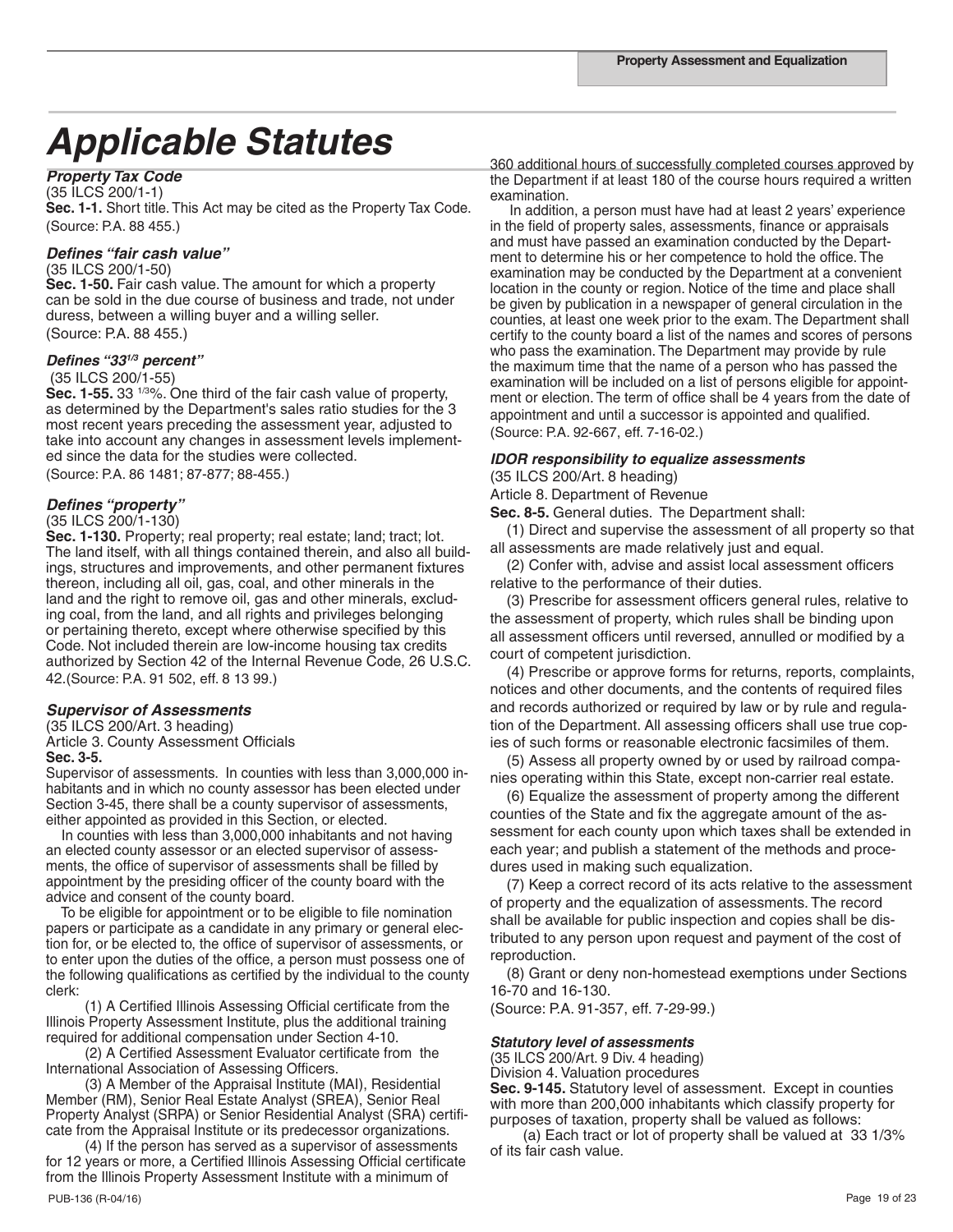(b) Each taxable leasehold estate shall be valued at 33 1/3% of its fair cash value.

 (c) Each building or structure which is located on the right of way of any canal, railroad or other company leased or granted to another company or person for a term of years, shall be valued at 33 1/3% of its fair cash value.

 (d) Any property on which there is a coal or other mine, or stone or other quarry, shall be valued at 33 1/3% of its fair cash value. Oil, gas and other minerals, except coal, shall have value and be assessed separately at 33 1/3% of the fair cash value of such oil, gas and other minerals. Coal shall be assessed separately at 33 1/3% of the coal reserve economic value, as provided in Sections 10-170 through 10-200.

 (e) In the assessment of property encumbered by public easement, any depreciation occasioned by such easement shall be deducted in the valuation of such property. Any property dedicated as a nature preserve or as a nature preserve buffer under the Illinois Natural Areas Preservation Act, for the purposes of this paragraph, is encumbered by a public easement and shall be depreciated for assessment purposes to a level at which its valuation shall be \$1 per acre or portion thereof.

 This Section is subject to and modified by Sections 10-110 through 10-140 and 11-5 through 11-65. (Source: P.A. 91-497, eff. 1-1-00.)

#### *Township assessor or CCAO authority to equalize assessments within or between townships or by class of property* (35 ILCS 200/9-205)

**Sec. 9-205.** Equalization. When deemed necessary to equalize assessments between or within townships or between classes of property, or when deemed necessary to raise or lower assessments within a county or any part thereof to the level prescribed by law, changes in individual assessments may be made by a township assessor or chief county assessment officer, under Section 9-75, by application of a percentage increase or decrease to each assessment. (Source: P.A. 81-1034; 88-455.)

*County equalization by CCAO* 

#### (35 ILCS 200/9-210)

**Sec. 9-210.** Equalization by chief county assessment officer; counties of less than 3,000,000. The chief county assessment officer in a county with less than 3,000,000 inhabitants shall act as an equalizing authority for each county in which he or she serves. The officer shall examine the assessments in the county and shall equalize the assessments by increasing or reducing the entire assessment of property in the county or any area therein or of any class of property, so that the assessments will be at 33 1/3% of fair cash value. The equalization process and analysis described in this Section shall apply to all property except farm and coal properties assessed under Sections 10-110 through 10-140 and 10-170 through 10-200.

 For each township or assessment district in the county, the supervisor of assessments shall annually determine the percentage relationship between the estimated 33 1/3% of the fair cash value of the property and the assessed valuations at which the property is listed for each township, multi-township or assessment district. To make this analysis, he or she shall use property transfers, property appraisals, and other means as he or she deems proper and reasonable.

Page 20 of 23 PUB-136 (R-04/16) PUB-136 (R-04/16) With the ratio determined for each township or assessment district, the supervisor of assessments shall then determine the percentage to be added to or deducted from the aggregate assessments in each township or assessment district, other than property assessed under Sections 10-110 through 10-140 and

10-170 through 10-200, in order to produce a ratio of assessed value to fair cash value of 33 1/3%. That percentage shall be issued as an equalization factor for each township or assessment district within each county served by the chief county assessment officer. The assessment officer shall then change the assessment of each parcel of property by application of the equalization factor.

(Source: P.A. 88-455; 88-670, eff. 12-2-94.)

#### *Publication of BOR equalization factor*  (35 ILCS 200/12-40)

**Sec. 12-40.** Notice provisions; equalization by board of review. The assessment of any class of property or of any township or multi-township or part thereof, or any portion of the county, shall not be increased by an equalization factor applied by a board of review until the board has made one publication of notice in a newspaper of general circulation published in the county, of such proposed increase and has given an opportunity to be heard, within 20 days of the publication date, to the owners of the property affected or any one representing them, and other citizens of the territory. The assessor or chief county assessment officer shall have like opportunity to be heard thereon, except where such action is taken in individual cases upon complaint. The board shall hear any person, upon request, in opposition to a proposed reduction in the assessment of any person or territory.

(Source: P.A. 86-345; 86-413; 86-1028; 86-1481; 88-455.)

#### *Mailed notice to property owner of BOR equalization factor* (35 ILCS 200/12-50)

**Sec. 12-50.** Mailed notice to taxpayer after change by board of review or board of appeals. In counties with less than 3,000,000 inhabitants, if final board of review or board of appeals action regarding any property, including equalization under Section 16-60 or Section 16-65, results in an increased or decreased assessment, the board shall mail a notice to the taxpayer whose property is affected by such action, at his or her address as it appears on the complaint, unless the taxpayer has been represented in the appeal by an attorney, in which case the notice shall be mailed to the attorney, and in the case of a complaint filed with a board of review under Section 16-25 or 16-115, the board shall mail a notice to the taxing body filing the complaint. In counties with 3,000,000 or more inhabitants, the board shall provide notice by mail, or by means of electronic record, to the taxpayer whose property is affected by such action, at his or her address or e-mail address as it appears in the assessment records or a complaint filed with the board, unless the taxpayer has been represented in the appeal by an attorney, in which case the notice shall be mailed or e-mailed to the attorney, and, in the case of a complaint filed with a board of review under Section 16-125 or 16-115, the board shall provide notice to the taxing body filing the complaint. A copy shall be given to the assessor or chief county assessment officer if his or her assessment was reversed or modified by the board. Written notice shall also be given to any taxpayer who filed a complaint in writing with the board and whose assessment was not changed. The notice shall set forth the assessed value prior to board action; the assessed value after final board action but prior to any equalization; and the assessed value as equalized by the board, if the board equalizes. This notice shall state that the value as certified to the county clerk by the board will be the locally assessed value of the property for that year and each succeeding year, unless revised in a succeeding year in the manner provided in this Code. The written notice shall also set forth specifically the facts upon which the board's decision is based. In counties with less than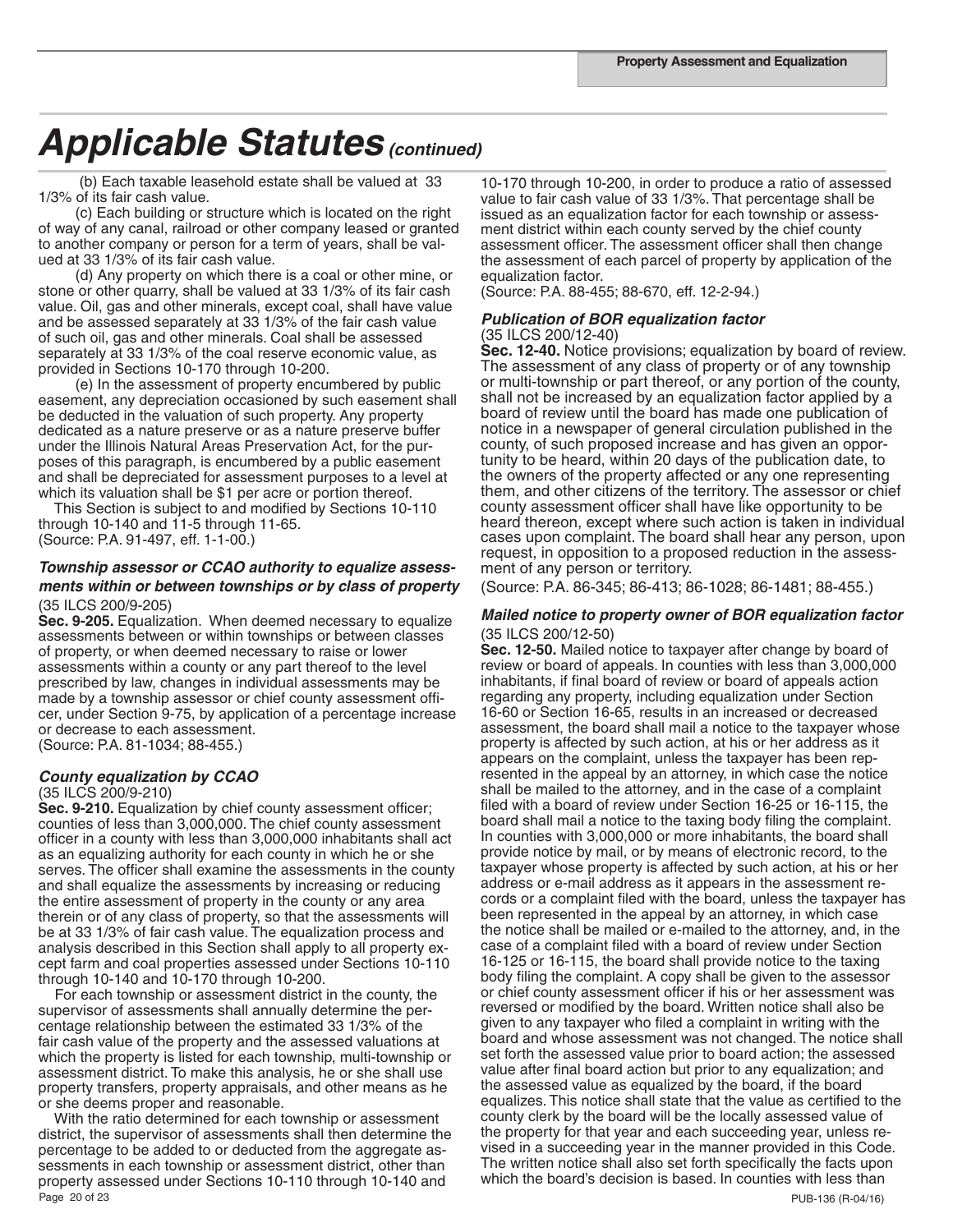3,000,000 inhabitants, the notice shall also contain the following statement: "You may appeal this decision to the Property Tax Appeal Board by filing a petition for review with the Property Tax Appeal Board within 30 days after this notice is mailed to you or your agent, or is personally served upon you or your agent". In counties with 3,000,000 or more inhabitants, the notice shall also contain the following statement: "You may appeal this decision to the Property Tax Appeal Board by filing a petition for review with the Property Tax Appeal Board within 30 days after the date of this notice or within 30 days after the date that the Board of Review transmits to the county assessor pursuant to Section 16-125 its final action on the township in which your property is located, whichever is later". The Board shall publish its transmittal date of final action on each township in at least one newspaper of general circulation in the county. The changes made by this amendatory Act of the 91st General Assembly apply to the 1999 assessment year and thereafter.

(Source: P.A. 97-1054, eff. 1-1-13.)

#### *BOR equalization authority after publication* (35 ILCS 200/16-60)

**Sec. 16-60.** Equalization within counties - Publication and hearing. After notice and hearing as required by Section 12-40, the board of review may increase or reduce the entire assessment, or the assessment of any class included therein, if, in its opinion, the assessment has not been made upon the proper basis. The board may also equalize the assessment in any multi-township or township, or part thereof, or any portion of the county. (Source: P.A. 86-345; 86-413; 86-1028; 86-1481; 88-455.)

#### *BOR equalization process*

#### (35 ILCS 200/16-65)

**Sec. 16-65.** Equalization process. The board of review shall act as an equalizing authority, if after equalization by the supervisor of assessments the equalized assessed value of property in the county is not 33 1/3% of the total fair cash value. The board shall, after notice and hearing as required by Section 12-40, lower or raise the total assessed value of property in any assessment district within the county so that the property, other than farm and coal property assessed under Sections 10-110 through 10-140 and Sections 10-170 through 10-200, will be assessed at 33 1/3% of its fair cash value.

 For each assessment district of the county, the board of review shall annually determine the percentage relationship between the valuations at which property other than farm and coal property is listed and the estimated 33 1/3% of the fair cash value of such property. To make this analysis, the board shall use at least 25 property transfers, or a combination of at least 25 property transfers and property appraisals, such information as may be submitted by interested taxing bodies, or any other means as it deems proper and reasonable. If there are not 25 property transfers available, or if these 25 property transfers do not represent a fair sample of the types of properties and their proportional distribution in the assessment district, the board shall select a random sample of properties of a number necessary to provide a combination of at least 25 property transfers and property appraisals as much as possible representative of the entire assessment district, and provide for their appraisal. The township or multi-township assessor shall be notified of and participate in the deliberations and determinations.

 In assessment year 2011, the board of review shall consider compulsory sales in its equalization process.

PUB-136 (R-04/16) Processes to the purpose of the contract of the contract public contract the public contract of 23 of 23 The board of review, in conjunction with the chief county assessment officer, shall determine the number of compulsory sales from the prior year for the purpose of revising and correct-

ing assessments. The board of review shall determine if the number of compulsory sales is at least 25% of all property transfers within the neighborhood, township, multi-township assessment district, or other specific geographic region in the county for that class of property, but shall exclude from the calculation (i) all property transfers for which the property characteristics and condition are not the same as those characteristics and condition used to determine the assessed value and (ii) any property transfer that is not an arm's length transaction based on existing sales ratio study standards (except for compulsory sales). If the board determines that the number of compulsory sales is at least 25% of all property transfers within the defined geographic region for that class of property, then the board of review must determine (i) the median assessment level of arm's length transactions and (ii) the median assessment level of compulsory sales. If the median assessment level of compulsory sales is higher than the median assessment level of arm's length transactions, then compulsory sales shall be included in the arm's length transaction study and the board must calculate the new median assessment level. Assessed values of properties within the specific geographic area for that class of property must be revised to reflect this new median assessment level. The revised median assessment level shall be the basis for equalization as otherwise provided in this Section.

 With the ratio determined for each assessment district, the board shall ascertain the amount to be added or deducted from the aggregate assessment on property subject to local assessment jurisdiction, other than farm and coal property, to produce a ratio of assessed value to 33 1/3% of the fair cash value equivalent to 100%. However, in determining the amount to be added to the aggregate assessment on property subject to local jurisdiction in order to produce a ratio of assessed value to 33 1/3% of the fair cash value equivalent to 100%, the board shall not, in any one year, increase or decrease the aggregate assessment of any assessment district by more than 25% of the equalized valuation of the district for the previous year, except that additions, deletions or depletions to the taxable property shall be excluded in computing the 25% limitation. The board shall complete the equalization by the date prescribed in Section 16-35 for the board's adjournment, and, within 10 days thereafter, shall report the results of its work under this Section to the Department. At least 30 days prior to its adjournment, the board shall publish a notice declaring whether it intends to equalize assessments as provided in this Section. The notice shall be published in a newspaper of general circulation in the county. If the board fails to report to the Department within the required time, or if the report discloses that the board has failed to make a proper and adequate equalization of assessments, the Department shall direct, determine, and supervise the assessment so that all assessments of property are relatively just and equal as provided in Section 8-5.

(Source: P.A. 96-1083, eff. 7-16-10.)

## *State equalization process (equalization among counties)*

(35 ILCS 200/Art. 17 heading) Article 17. State Equalization Process

**Sec. 17-5.** Equalization among counties. The Department shall act as an equalizing authority. It shall examine the abstracts of property assessed for taxation in the counties and in the assessment districts in counties having assessment districts, as returned by the county clerks, and shall equalize the assessments between counties as provided in this Code. Except as hereinafter provided, the Department shall lower or raise the total assessed value of property in each county as returned by the county clerk, other than property assessed under Sections 10-110 through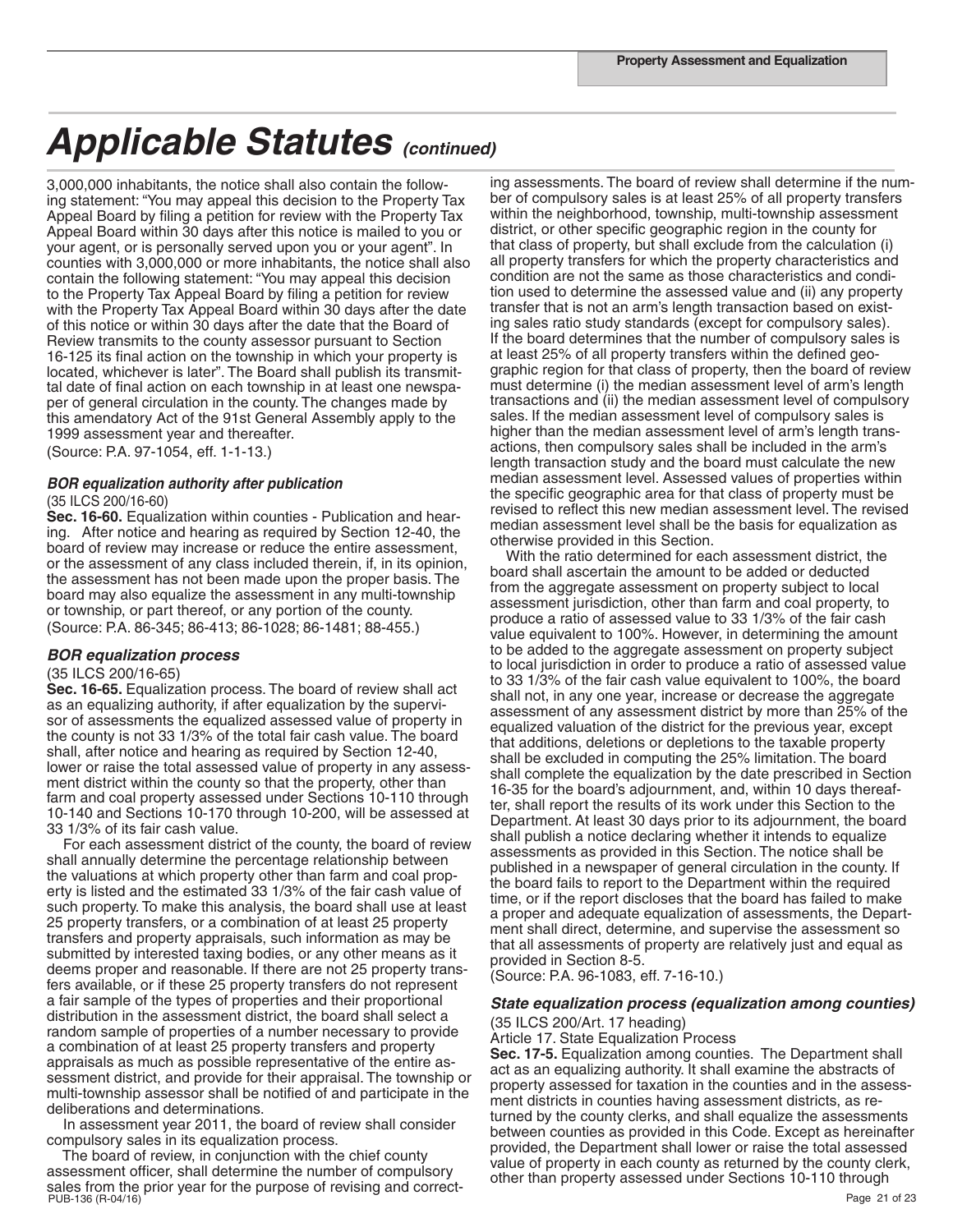10-140 and 10-170 through 10-200, so that the property will be assessed at 33 1/3% of its fair cash value.

 The Department shall annually determine the percentage relationship, for each county of the State, between the valuations at which locally-assessed property, other than property assessed under the Sections 10-110 through 10-140 and 10-170 through 10-200, as listed by assessors and revised by boards of review, and the estimated 33 1/3% of the fair cash value of the property. To make this analysis, the Department shall use property transfers, property appraisals, and other means as it deems proper and reasonable.

 With the ratio determined for each county, the Department shall then determine the percentage to be added to or deducted from the aggregate reviewed assessment on property subject to local assessment jurisdiction, other than property assessed under the Sections cited above, to produce a ratio of assessed value to 33 1/3% of the fair cash value equivalent to 100%. (Source: P.A. 91-555, eff. 1-1-00.)

#### *Sales ratio studies*

#### (35 ILCS 200/17-10)

**Sec. 17-10.** Sales ratio studies. The Department shall monitor the quality of local assessments by designing, preparing and using ratio studies, and shall use the results as the basis for equalization decisions. In compiling sales ratio studies, the Department shall exclude from the reported sales price of any property any amounts included for personal property and, for sales occurring through December 31, 1999, shall exclude seller paid points. The Department shall not include in its sales ratio studies sales of property which have been platted and for which an increase in the assessed valuation is restricted by Section 10-30. The Department shall not include in its sales ratio studies the initial sale of residential property that has been converted to condominium property. The Department shall include compulsory sales occurring on or after January 1, 2011 in its sales ratio studies. The Department shall also consider whether the compulsory sale would otherwise be considered an arm's length transaction, based on existing sales ratio study standards.

 When the declaration required under the Real Estate Transfer Tax Law contains financing information required under Section 31-25, the Department shall adjust sales prices to exclude sellerpaid points and shall adjust sales prices to "cash value" when seller related financing is used that is different than the prevailing cost of cash. The prevailing cost of cash for sales occurring on or after January 1, 1992 shall be established as the monthly average 30-year fixed Primary Mortgage Market Survey rate for the North Central Region as published weekly by the Federal Home Loan Mortgage Corporation, as computed by the Department, or such other rate as determined by the Department. This rate shall be known as the survey rate. For sales occurring on or after January 1, 1992, through December 31, 1999, adjustments in the prevailing cost of cash shall be made only after the survey rate has been at or above 13% for 12 consecutive months and will continue until the survey rate has been below 13% for 12 consecutive months. For sales occurring on or after January 1, 2000, adjustments for seller paid points and adjustments in the prevailing cost of cash shall be made only after the survey rate has been at or above 13% for 12 consecutive months and will continue until the survey rate has been below 13% for 12 consecutive months. The Department shall make public its adjustment procedure upon request.

(Source: P.A. 96-1083, eff. 7-16-10.)

#### (35 ILCS 200/17-15)

**Sec. 17-15.** Tentative equalization factor. The Department shall forward to the County Clerk of each county in each year its estimate of the percentage, established under Section 17-5, to be added to or deducted from the aggregate of the locally assessed property in that county, other than property assessed under Sections 10-110 through 10-140 and 10-170 through 10-200. The percentage relationship to be certified to each county by the Department as provided by Section 17-25 shall be determined by the ratio between the percentage estimate so made and forwarded, as provided by this Section, and the level of assessments of the assessed valuations as made by the assessors and thereafter finally revised by the board of review of that county. Such estimate shall be forwarded by the Department to the County Clerk of any County within 15 days after the chief county assessment officer files with the Department an abstract of the assessments of the locally assessed property in the county, as finally revised. The abstract shall be in substantially the same form as required of the County Clerk by Sections 9-250 and 9-255 after completion of the revisions thereafter to be made by the board of review of the county, except that the abstract shall specify separately the amount of omitted property, and the amount of improvements upon property assessed for the first time in that year. The chief county assessment officer shall forward the abstract to the Department within 30 days after returning the county assessment books to the county board of review. (Source: P.A. 91-555, eff. 1-1-00.)

## *Tentative equalization factor hearing* (35 ILCS 200/17-20)

**Sec. 17-20.** Hearing on tentative equalization factor. The Department shall, after publishing its tentative equalization factor and giving notice of hearing to the public in a newspaper of general circulation in the county, hold a hearing on its estimate not less than 10 days nor more than 30 days from the date of the publication. The notice shall state the date and time of the hearing, which shall be held in either Chicago or Springfield, the basis for the estimate of the Department, and further information as the Department may prescribe. The Department shall, after giving a hearing to all interested parties and opportunity for submitting testimony and evidence in support of or adverse to the estimate as the Department considers requisite, either confirm or revise the estimate so as to correctly represent the considered judgment of the Department respecting the estimated percentage to be added to or deducted from the aggregate assessment of all locally assessed property in the county except property assessed under Sections 10-110 through 10-140 or 10-170 through 10-200. Within 30 days after the conclusion of the hearing the Department shall mail to the County Clerk, by certified mail, its determination with respect to such estimated percentage to be added to or deducted from the aggregate assessment. (Source: P.A. 91-555, eff. 1-1-00.)

#### *Application of equalization factor*

#### (35 ILCS 200/17-25)

**Sec. 17-25.** Application of final equalization factor. The assessments of all property, other than property assessed under Sections 10-110 through 10-140 and 10-170 through 10-200, as returned by the county clerks, shall be equalized by adding to the aggregate assessed value thereof in every county in which the Department finds the valuation to be less than 33 1/3% of the fair cash value of the property, the rate per cent which will raise